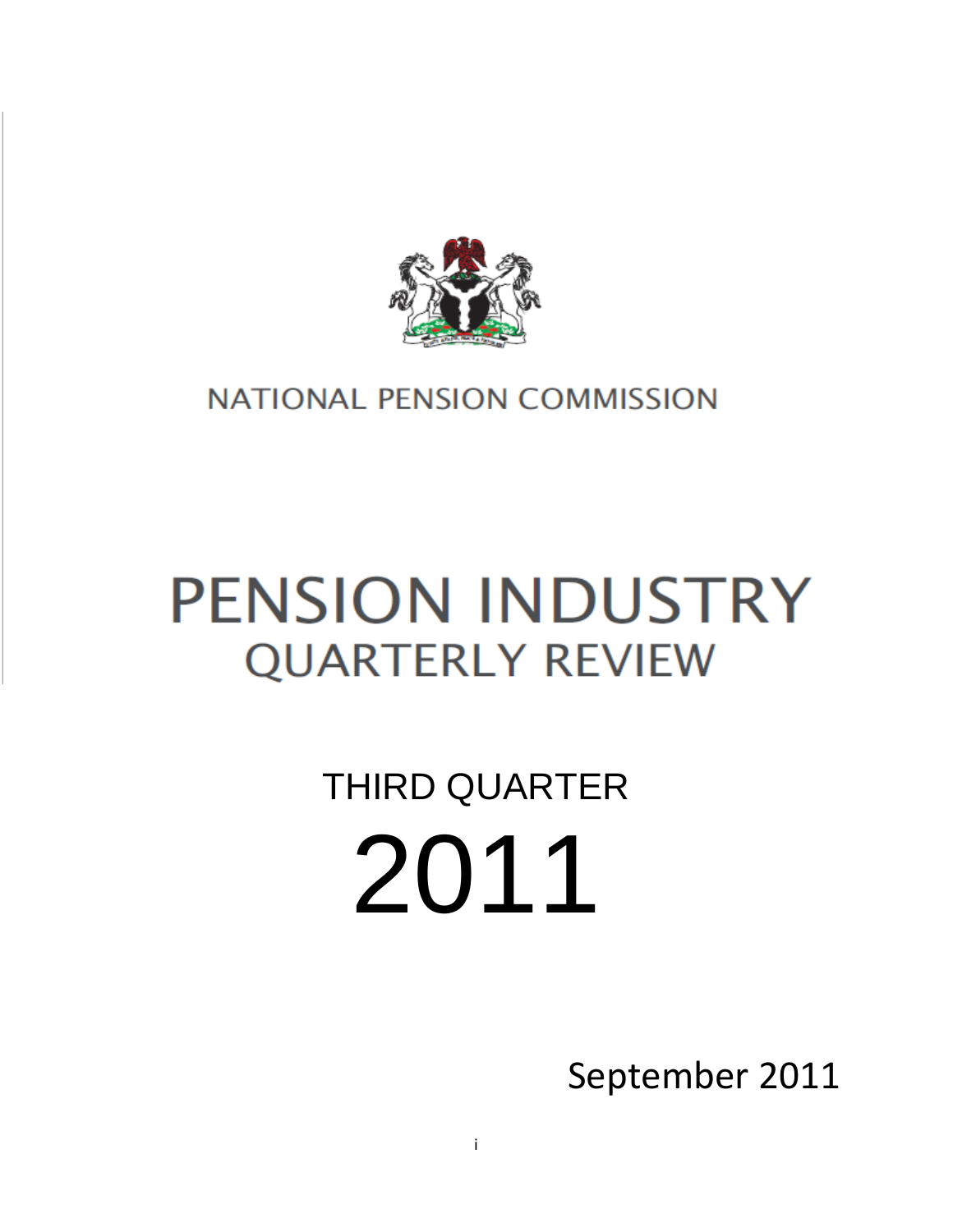*Corporate Vision and Mission*

## *Vision*

*To be a world-class organization that ensures the prompt payment of retirement benefits and promotes a sustainable pension industry that positively impacts on the economic development of Nigeria*

## *Mission*

*TO BE AN EFFECTIVE REGULATOR AND SUPERVISOR THAT ENSURES THE SAFETY OF PENSION ASSETS AND FAIR RETURN ON INVESTMENT UTILISING APPROPRIATE TECHNOLOGY, WITH HIGHLY SKILLED AND MOTIVATED STAFF*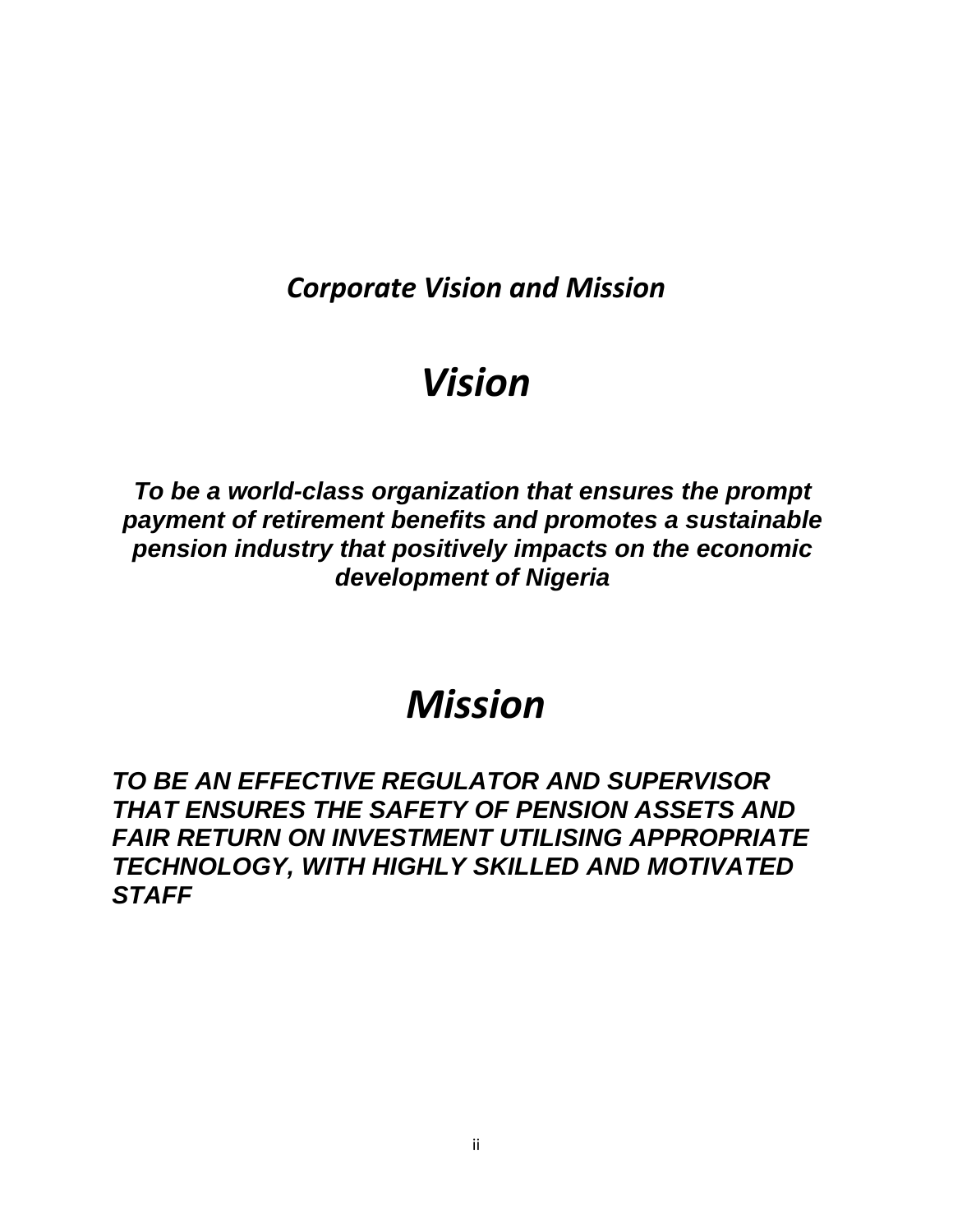#### **TABLE OF CONTENTS**

|                                        | <b>Corporate Vision and Mission</b>                                                                                                                                                                                                                                                                                                                                                                                                                                                                                                                                                    | I                                                                              |
|----------------------------------------|----------------------------------------------------------------------------------------------------------------------------------------------------------------------------------------------------------------------------------------------------------------------------------------------------------------------------------------------------------------------------------------------------------------------------------------------------------------------------------------------------------------------------------------------------------------------------------------|--------------------------------------------------------------------------------|
|                                        | <b>SECTION ONE: PENSION OPERATING ENVIRONMENT</b>                                                                                                                                                                                                                                                                                                                                                                                                                                                                                                                                      | 1                                                                              |
| 1.1<br>1.2<br>1.3<br>1.4               | Macroeconomic Development<br>Developments in the Money Market<br>Developments in the Bond Market<br>Developments in the Capital Market                                                                                                                                                                                                                                                                                                                                                                                                                                                 | 1<br>$\overline{2}$<br>$\overline{2}$<br>3                                     |
|                                        | SECTION TWO: REGULATORY AND SUPERVISORY ACTIVITIES                                                                                                                                                                                                                                                                                                                                                                                                                                                                                                                                     | 4                                                                              |
| 2.1<br>2.3<br>2.4                      | Surveillance of The Pension Industry<br>2.1.1 Update On Pension Returns Rendition System (PENRRS)<br>2.1.2 Resolution Activities<br>2.2 Compliance Activities<br>2.2.1 On-Site Inspection of Employers<br>2.2.2 Issuance Of Clearance Letters To Organizations Bidding For Contracts<br>With Federal Ministries, Departments And Agencies<br>2.2.3 Transfer of National Social Insurance Trust Fund Contributions into<br><b>Members RSAs</b><br>2.2.4 Closed Pension Fund Operators (CPFAs)<br><b>Recovery Of Unremitted Pension Contributions</b><br><b>Other Compliance Efforts</b> | 4<br>4<br>4<br>5<br>5<br>6<br>6<br>6<br>$\overline{7}$<br>$\overline{7}$       |
|                                        | SECTION THREE: PENSION INDUSTRY STATISTICS                                                                                                                                                                                                                                                                                                                                                                                                                                                                                                                                             | 8                                                                              |
| 3.1<br>3.2<br>3.3<br>3.4<br>3.6<br>3.7 | <b>Scheme Memberships</b><br>3.1.1 Membership of RSA<br>3.1.2 RSA Registrations By PFA Market Share<br>3.1.3 Memberships of CPFA and AES<br><b>Pension Contributions</b><br>3.2.1 Contributions By Rank of PFA<br><b>Pension Fund Investment</b><br>3.3.2 PFA Ranking by Size of RSA Assets<br><b>Retirement/Terminal Benefits</b><br>3.4.1 Retirees on Programmed Withdrawal (PW)<br>3.4.2 Retirement by Annuity<br>3.5.3 Withdrawal of 25 percent of RSA balances<br>Implementation of group Life Insurance Policy (GLIP)<br><b>Payment of Death Benefits</b>                        | 8<br>9<br>10<br>10<br>11<br>12<br>13<br>14<br>15<br>15<br>16<br>17<br>18<br>18 |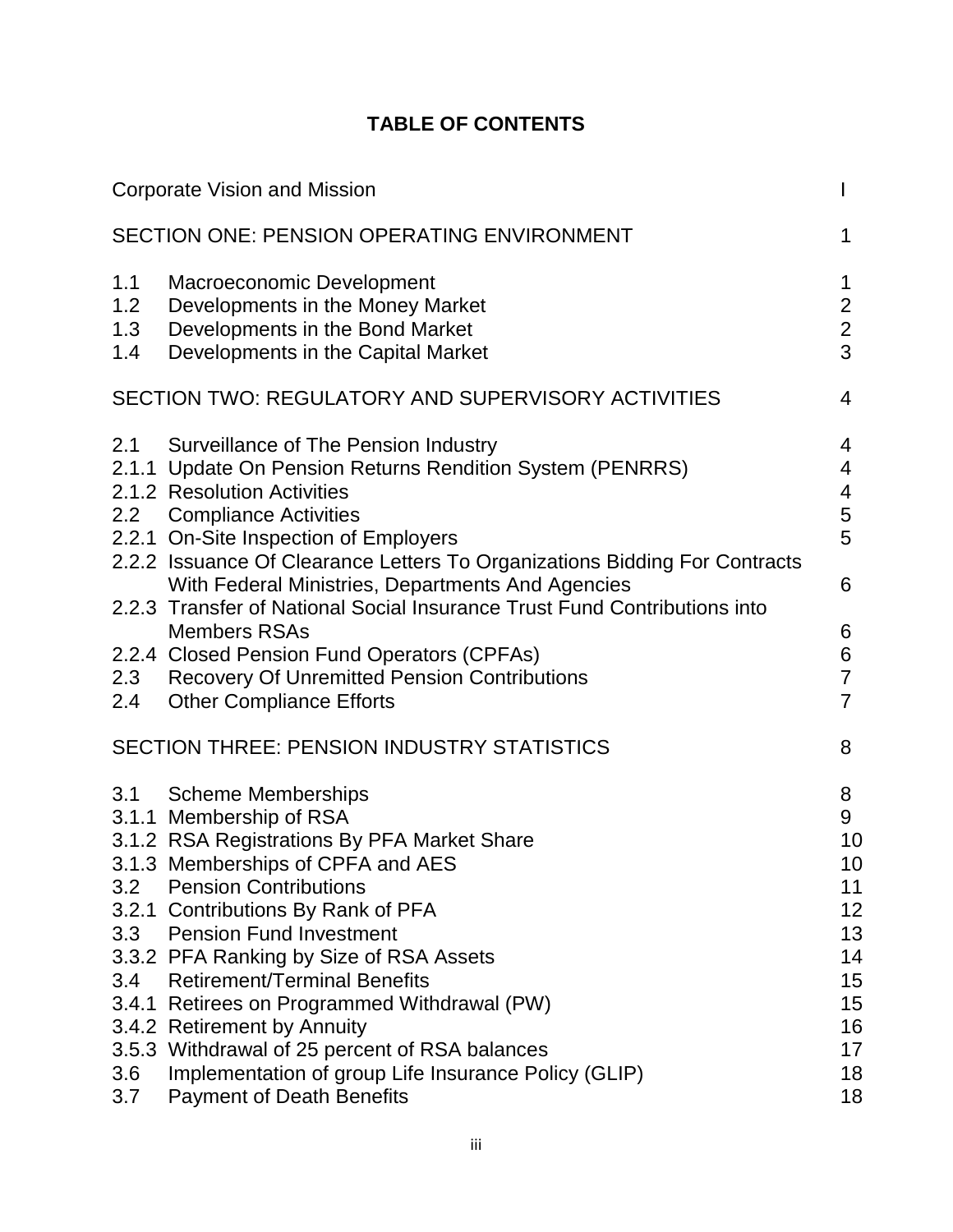#### **List of Tables**

| Table 1: Transfer of NSITF Contributions into CPFA Members Accounts         | 6  |
|-----------------------------------------------------------------------------|----|
| Table 3.1: Scheme Membership by Type of Scheme                              | 8  |
| Table 3.2: RSA Registrations by Age and Sector in the Third Quarter of 2011 | 9  |
| Table 3.3: RSA registration by market share                                 | 10 |
| Table 3.4: Range of RSA Registration Per PFA                                | 10 |
| Table 3.5: Membership of CPFAs as at Third Quarter of 2011                  | 11 |
| Table 3.6: Membership of AES as at Third Quarter of 2011                    | 11 |
| <b>Table 3.7: Pension Contributions</b>                                     | 12 |
| Table 3.8: PFA ranking by size of contributions                             | 12 |
| Table 3.9: Pension Fund Portfolio by Fund Type as at Third Quarter, 2011    | 13 |
| Table 3.10: Structure of Pension Fund Assets as at Third Quarter, 2011      | 14 |
| Table 3.11: Rank of PFA by Asset Size                                       | 15 |
| Table 3.12: Number of Retirees on PW as at Second Quarter, 2011             | 15 |
| Table 3.14: Retirement by Annuity in the Third Quarter of 2011              | 16 |
| Table 3.15: Retirement by Annuity as at the end of the Third Quarter, 2011  | 17 |
| Table 3.16: Withdrawal of 25% RSA Balance as at Q3:2011                     | 17 |
| Table 3.17: Submission of Group Life Insurance Certificates                 | 18 |
| Table 3.18: Payment of Death Benefits                                       | 19 |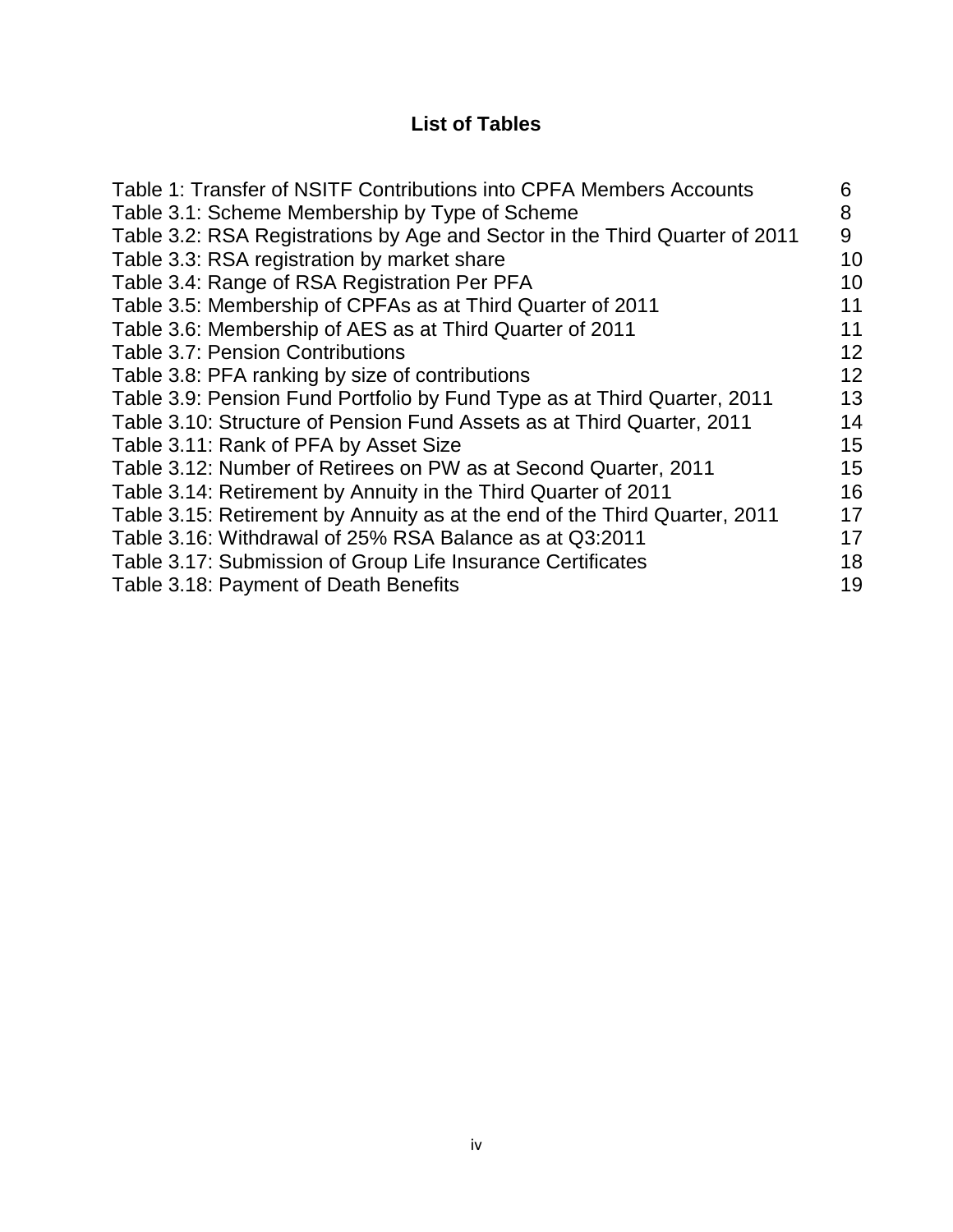#### **SECTION ONE**

#### **Pension Operating Environment**

<span id="page-4-0"></span>The general trends in the pension operating environment are discussed based on an analysis of the macro-environment, including money and capital markets activities as well as trend the stock market. The pension operating environment is generally scanned and analyzed in order to detect signals that could act as pointer to future changes in the pension industry. Based on general practice, the macro-environmental analysis is adopted because it acts as an early-warning signal that could afford an organization enough time to foresee opportunities and threats for the purpose of developing appropriate strategic responses to mitigate threats to the smooth functioning of the organization in particular and the industry in general. Thus, in order to decipher the general trends in the pension operating environment. This would aid the Commission to discern movements in the general environment that can impact its supervisory and regulatory activities.

#### <span id="page-4-1"></span>**1.1 Macroeconomic Development**

The macroeconomic environment recorded slight improvement in the third quarter as Real Gross Domestic Product (RGDP) grew by 7.90 percent against the second quarter growth of 7.72 percent. The non-oil sector accounted for the sustained improvement in domestic economic performance as it grew by 8.6 percent during the quarter. This is against the oil and gas sector that made a modest contribution of 4.30 percent over the same period. The sustenance of economic performance in the third quarter points to a brighter future outlook for the pension industry outlook for the rest of 2011 and beyond. This suggests that the general improvement in economic activities could lead to improved performance of the real and service sectors, which could in turn lead to increased compliance with the Contributory Pension Scheme. This can thus lead to increase in total registrations and hence increase volume of pension assets.

The closing rate of inflation increased marginally from 10.2 percent in the second quarter to 10.3 percent in third quarter. The double digit rate of inflation is grossly at variance with the attainment of positive real rate of return on some money market instruments like the Nigeria inter-bank Offered Rate of 10.06 and 10.93 percent for 7- and 30-day tenor respectively in the third quarter. The implication of this on pension fund investment is that some investible instruments may return negative real return in the third quarter.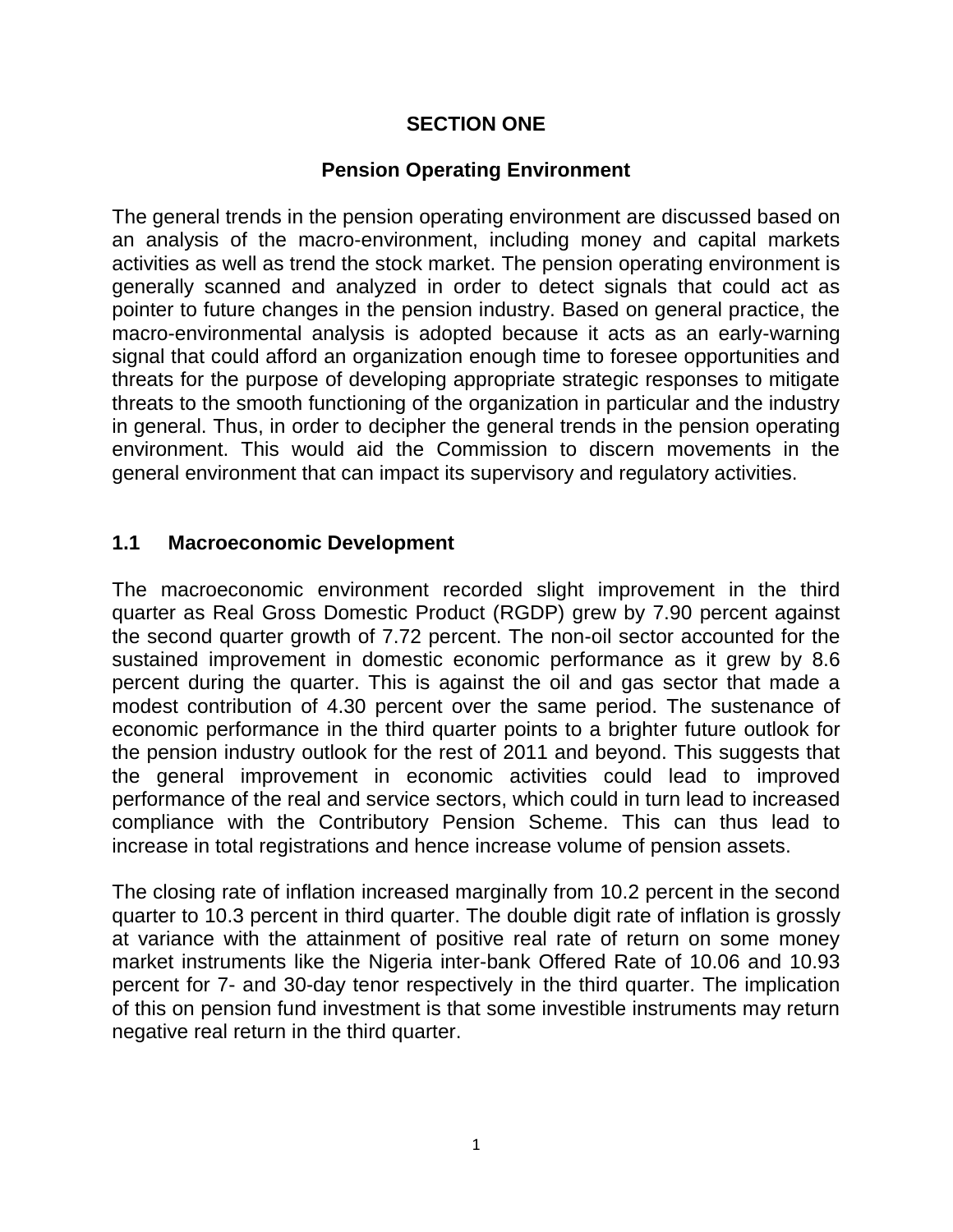#### <span id="page-5-0"></span>**1.2 Developments in the Money Market**

In a continued effort to contain inflation rate, the stance of monetary policy was largely restrictive in the third quarter as the Monetary Policy Rate (MPR) was increased twice from 8.00 percent in the second quarter to 8.75 and 9.25 percent in July and September respectively.

The tight monetary policy stance notwithstanding, the inter-bank call segment of the money market recorded decline in inter-bank call rate as the weighted average inter-bank call rate declined by 1.56 percent from 10.50 percent in the second quarter to close at 8.94 percent in the third quarter. This was attributed to high liquidity condition of the inter-bank market during the quarter. Similarly, the Nigeria Inter-bank Offered Rate (NIBOR) for 7- and 30- day tenors decreased from 11.24 and 12.22 percent in the second quarter to 10.06 and 10.93 percent respectively in the third quarter.

However, the primary segment of the money market witnessed increases in the yields on Nigerian Treasury Bills (NTBs) of various tenors. Consequently, the true yield on 91-, 182-, and 364-day tenors which was 7.94, 8.73, and 9.90 percent in the second quarter increased to 10.50, 11.47, and 12.67 percent respectively in the second quarter. This could be explained by the tight monetary policy stance that witnessed a two-time upward revision in the quarter.

#### <span id="page-5-1"></span>**1.3 Developments in the Bond Market**

The Bond market continued to witness impressive performance during the quarter under review as investors demonstrated their confidence in the risk-free FGN securities and the attractive yields offered by this instrument when compared to other financial securities. Similar to what happened in the second quarter, the Federal Government of Nigeria Bonds of 3-, 5- and 10-year tranches were re-opened in the third quarter.

The total amount offered, subscribed to and allotted for the 3-year tenor were N<sub>210.00</sub> billion, N<sub>471.54</sub> billion, and N<sub>4210.00</sub> billion respectively. This suggests that there was an oversubscription to FGN bond of 3-year maturity by 124.54 percent. This was caused by investors' perception that the instrument is safe and will continue to provide high yields. The marginal rate of return for the 3-year tenor ranged between 10.24 – 10.50 percent, which was relatively lower than the marginal rate of 11.00 – 12.15 percent recorded in the second quarter. The reduction in the marginal rate of return on 3-year tenor could be explained by investors' demand that far outstripped the total amount that was offered for subscription.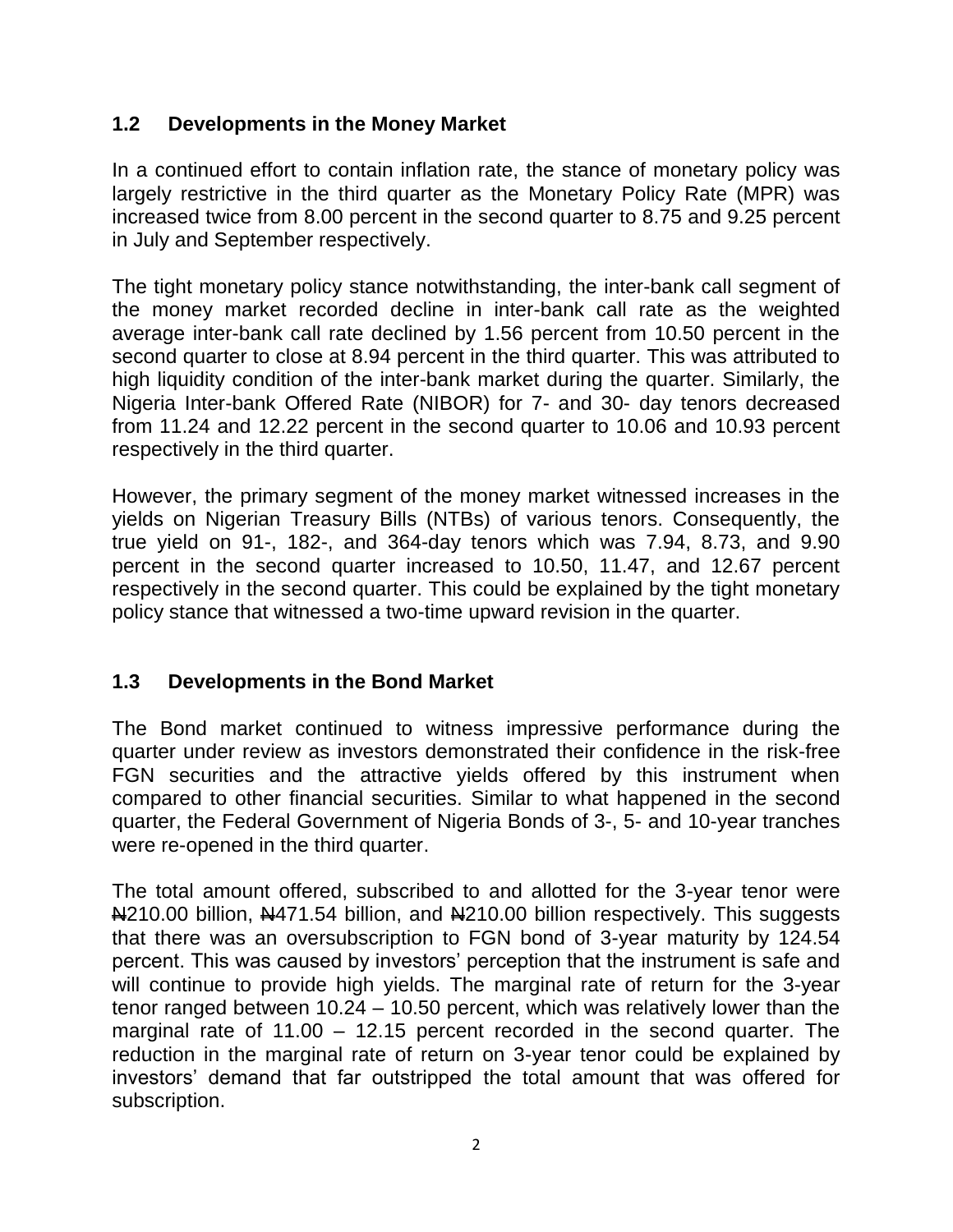#### <span id="page-6-0"></span>**1.4 Developments in the Capital Market**

Similar to the performance of the stock market in the second quarter, activities in the stock market was characterized by mixed results in the third quarter as some performance indicators were quite impressive while others were not. For example, the volume and value of traded securities dropped by 21.50 and 15.50 percent to 19.09 billion shares and  $\mu$ 134.44 billion, respectively in 326,515 deals. This is against the second quarter figures of 24.34 billion shares, valued at N159.10 billion in 326,515 deals.

The market capitalization witnessed a decline of 9.10 percent in the third quarter as it dropped from N11.20 trillion in the second quarter to N10.17 trillion. The equity segment of the capital market accounted for 64.00 percent (N6.5 trillion) of total market capitalization during the quarter. Similarly, the All Share Index (ASI) recorded a decline of 6.40 percent in the third quarter as it decreased from 24.980.20 in the second quarter to close at 23,373.00 in the third quarter.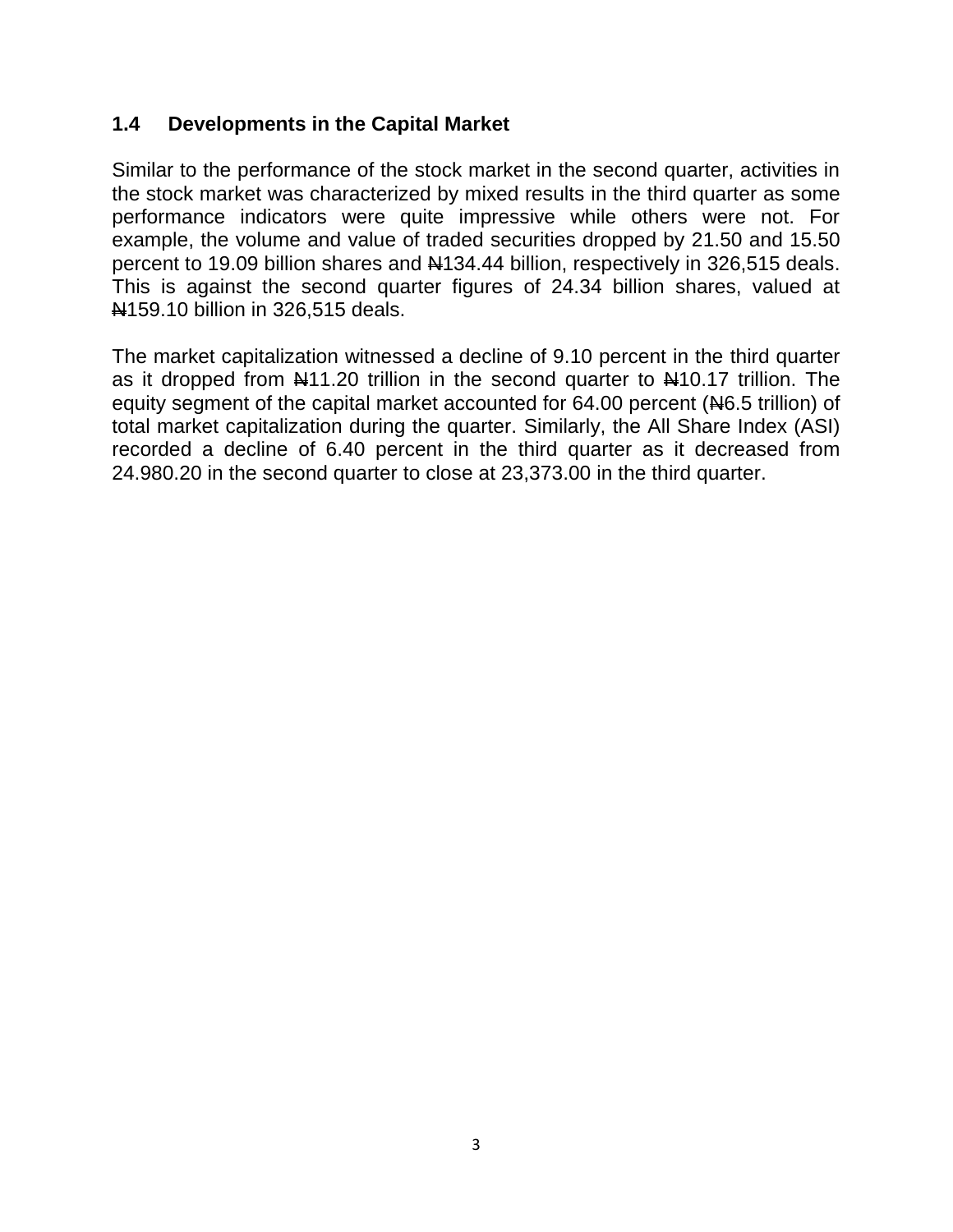#### **SECTION TWO**

#### **Regulatory and Supervisory Activities**

<span id="page-7-0"></span>The Commission continued its consultative philosophy in the regulation of the industry during the second quarter. The risk-based examination approach was continuously implemented as a way of promoting transparency, providing early warning signals and encouraging pension operators to regularly self-evaluate their positions.

#### <span id="page-7-1"></span>**2.1 Surveillance of the Pension Industry**

During the period under review, the Commission carried out routine examinations on 6 pension fund operators. The examinations which was as usual risk-based, was focused on the operating systems of the operators in order to determine any risk therein. The examination approach was modified such that substantial part of the process was done offsite while examiners identified key risk areas that were evaluated onsite.

In another surveillance activity, the Commission took over the management of First Guarantee Pension Limited and appointed an interim Management Committee comprising of Messrs Issa Aremu (Chairman), Jude Chima Akaleze (Acting Managing Director), and Johnny Ojeaga (Member). The take-over was as a result of poor corporate governance issues established against the Operator.

#### <span id="page-7-2"></span>**2.1.1 Update on Pension Returns Rendition System (PenRRS)**

The Commission monitors and ensures that licensed pension operators submit their monthly and quarterly returns on their operations through the PenRRS application. In the quarter under review, twenty six Pension Fund Operators made submission to the Commission, while 9 did not. Consequently, appropriate sanctions were imposed on the erring Operators.

#### <span id="page-7-3"></span>**2.1.2 Resolution Activities**

The Commission resolved 47 complaints on non-remittance of pension contributions by employers as well enquiries made concerning the workings of the Contributory Pension Scheme.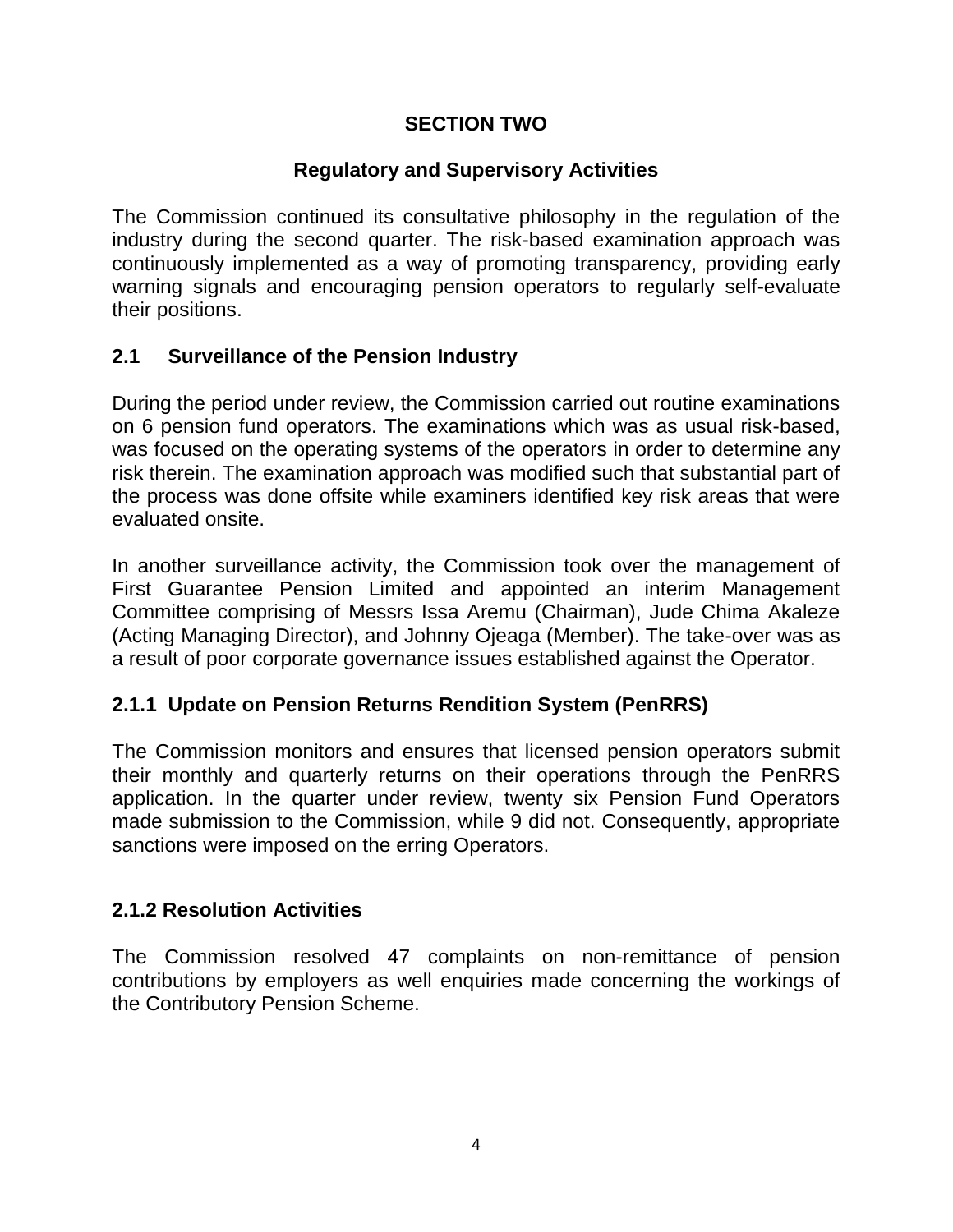#### <span id="page-8-0"></span>**2.2 Compliance Activities**

As part of its strategic framework for ensuring compliance with the Pension Reform Act (PRA) 2004, the Commission identified 1,034 new eligible private sector employers in the quarter under review. Letters requesting for compliance status with appropriate evidences were sent to these employers In all, 732 organizations responded, out of which 302 were in full compliance, 280 were in partial compliance, 100 were yet to comply, while 50 claimed to have less than 5 employees. The 582 organizations in partial and full compliance had remitted the sum of N2.23 billion into the RSAs of 4,312 employees.

#### <span id="page-8-1"></span>**2.2.1 On-site Inspection of Employers**

In the Quarter under review, the Commission conducted onsite inspection on forty- six privately owned media houses and forty seven privately owned security and other companies with a view to determine their levels of compliance with the Pension Reform Act 2004. Out of a total of ninety three privately owned organizations inspected, nineteen had fully complied, eighteen were in partial compliance, while fifty six were yet to comply. Apart from the fact that the eighteen organizations in partial compliance were yet to commence the remittance of their employee's contributions into their respective RSAs, they have also not provided Group Life Insurance Cover for the employees.

An examination of the payrolls of the thirty seven organizations in full compliance showed that 10,038 out of 13,256 employees had opened RSAs, while 3,218 were yet to. While the sum of  $H_{5.25}$  billion were remitted into employees RSAs with respective PFAs between January and September, 2011, the sum of N480.37 million, which included pension contributions of employees that were yet to open RSAs was yet to be remitted by 12 organizations. These organizations had after the inspection been advised to remit the outstanding pension contributions to any PFA pending when the concerned staff would open RSAs.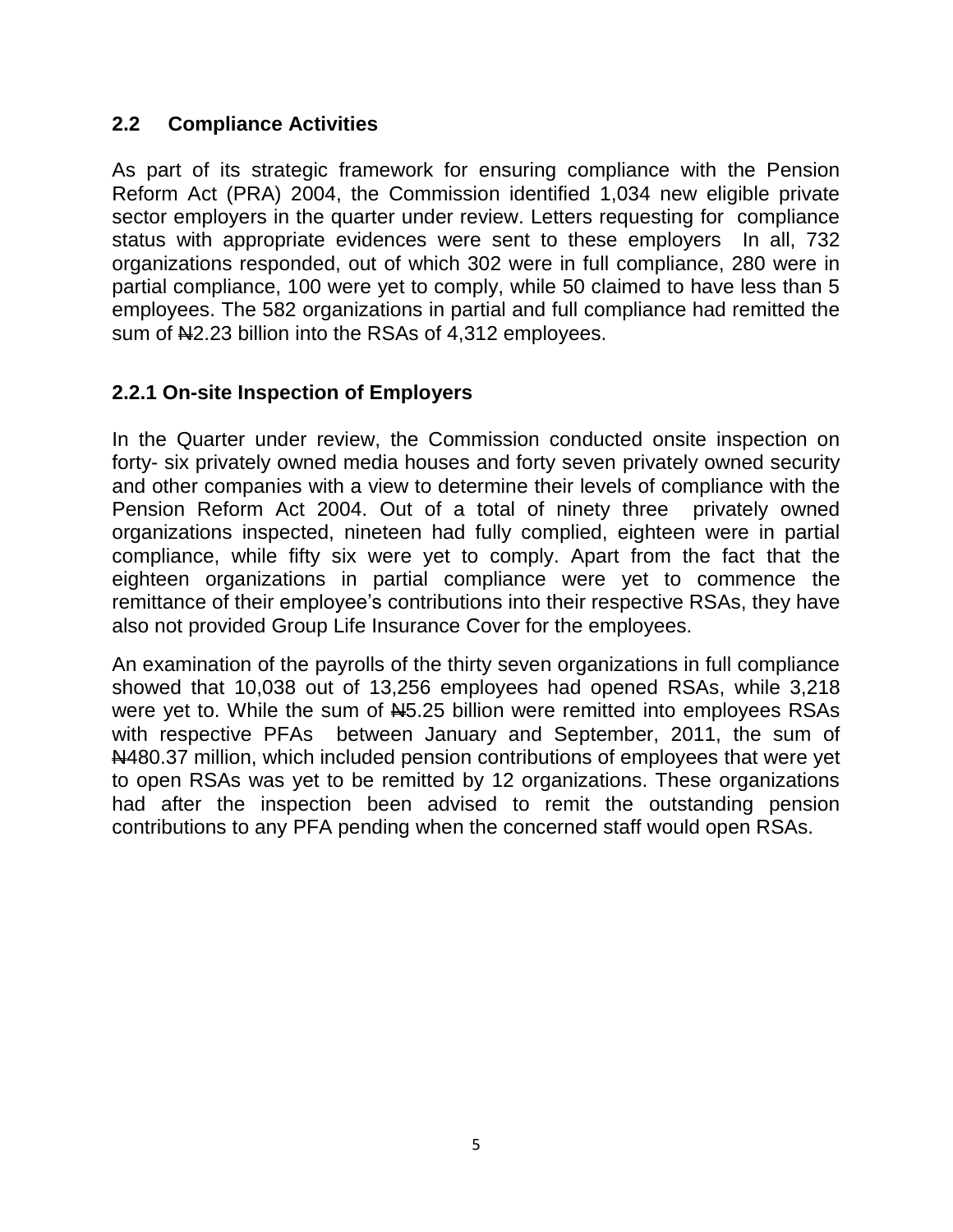#### <span id="page-9-0"></span>**2.2.2 Issuance of Clearance Letters to organizations bidding for Contracts with Federal Ministries, Departments and Agencies**

During the quarter under review, the Commission received a total of 394 applications for clearance letters. However,142 clearance letters were issued, while 252 applications were declined due to improper documentations. The list of organizations issued with clearance letters was sent to the Bureau of Public Procurement (BPP) for further necessary action. The list was also publicized on the Commission's website.

#### <span id="page-9-1"></span>**2.2.3 Transfer of National Social Insurance Trust Fund Contributions into Members RSAs**

During the quarter, the Commission amended the Guidelines on transfer of NSITF contributions to members RSAs in order to allow employers to submit request directly to Trustfund Pension Plc on behalf of their employees for the transfer of their NSITF contributions into their RSAs. Consequently, the Commission received 2,804 applications for the transfer of N258,505,159.36 into employees RSAs from Trustfund Pensions Plc. The Commission had however, communicated its approval to 2,706 applications for the transfer of **N248,505,528.01 into employees RSAs.** 

#### <span id="page-9-2"></span>**2.2.4 Closed Pension Fund Operators (CPFAs)**

The Commission engaged the CPFAs directly in order to ensure that the parent companies complete and submit their employees transfer application Forms. Consequently, additional NSITF transfers were made on behalf of the employees of parent companies of the following CPFAs during the review period:

| S/N | <b>CPFA</b>           | <b>Number of Contributors</b> | <b>Amount (N'Million)</b> |
|-----|-----------------------|-------------------------------|---------------------------|
|     | Shell                 | 378                           | 48.52                     |
|     | <b>Progress Trust</b> |                               | 2.39                      |
|     | Total                 | 391                           | 50.9191                   |

#### <span id="page-9-3"></span>**Table 1: Transfer of NSITF Contributions into CPFA Members Accounts**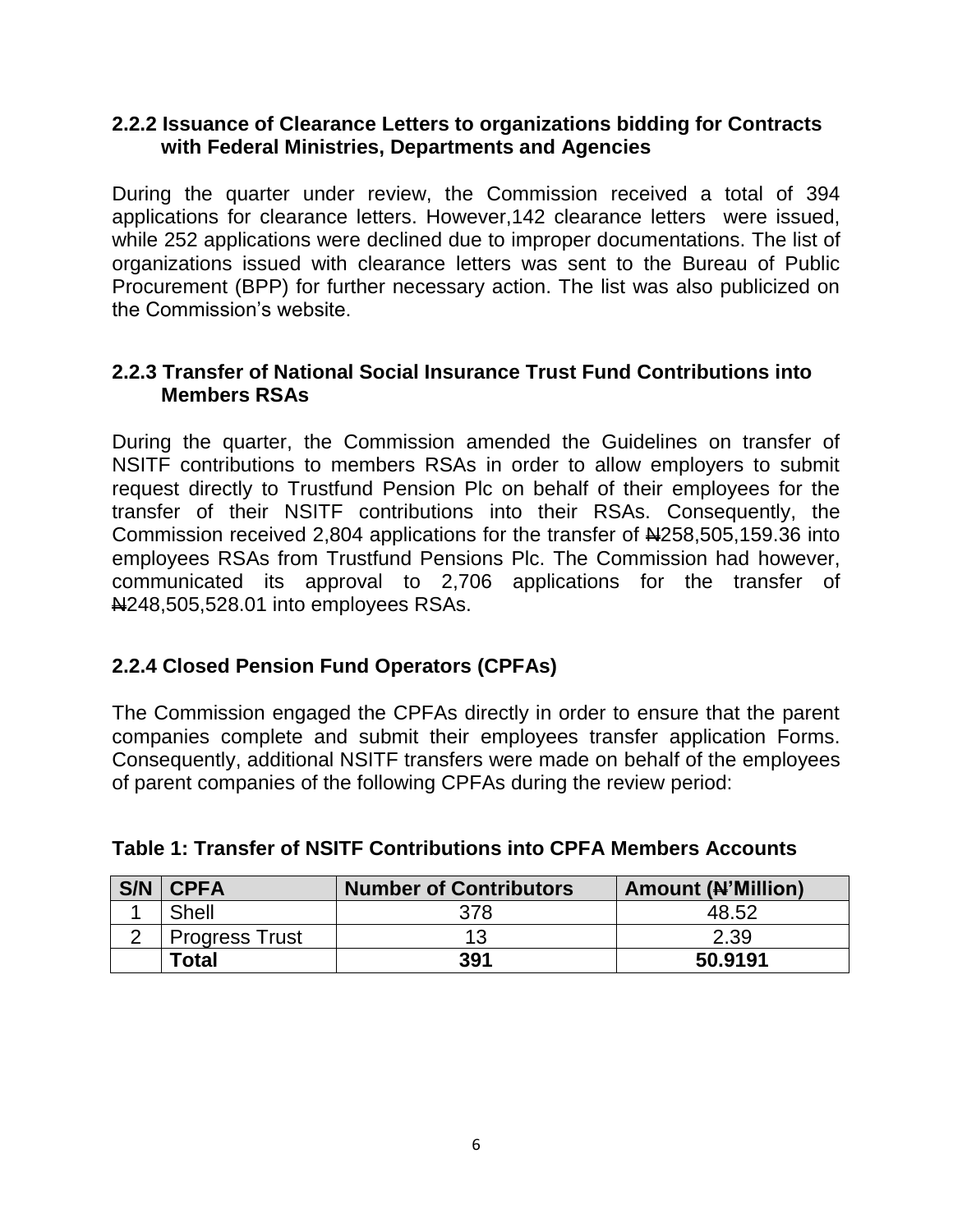#### <span id="page-10-0"></span>**2.3 Recovery of Unremitted Pension Contributions**

Apart from the development of a framework for recovering outstanding pension contributions and interest penalty from defaulting employers, the Commission placed advertisement in the National Dailies for the expression of interest in the provision of services for the recovery of outstanding pension contributions and interest penalty to be paid by defaulting employers.

#### <span id="page-10-1"></span>**2.4 Other Compliance Efforts**

#### **(a) Application of Regime of Sanctions**

In line with the regime of sanction, the Commission issued caution letters to 617 organizations for failure to comply with the provisions of the PRA 2004. In addition, monetary penalty was imposed on 386 organizations while 343 others were considered for public censure and prosecution.

#### **(b) Implementation Updates by the State Governments**

The first and second batch of the pre-legislation personal identification numbers were merged during the quarter and had since undergone quality assurance test prior to the final re-assignment exercise across the States.

In furtherance of the implementation of the Contributory Pension Scheme in the States, two out of 17 States Governments that had enacted the Contributory Pension have commenced funding of their Retirement Bond Redemption Fund Accounts (RBRFAs) with the Central Bank of Nigeria (CBN). These States are Niger and Ogun States with balances of  $\mu$ 1.127 billion and  $\mu$ 1.43 billion respectively. Although Lagos had since commenced the funding of its RBRFAs, the funds are however domiciled in commercial banks other than CBN.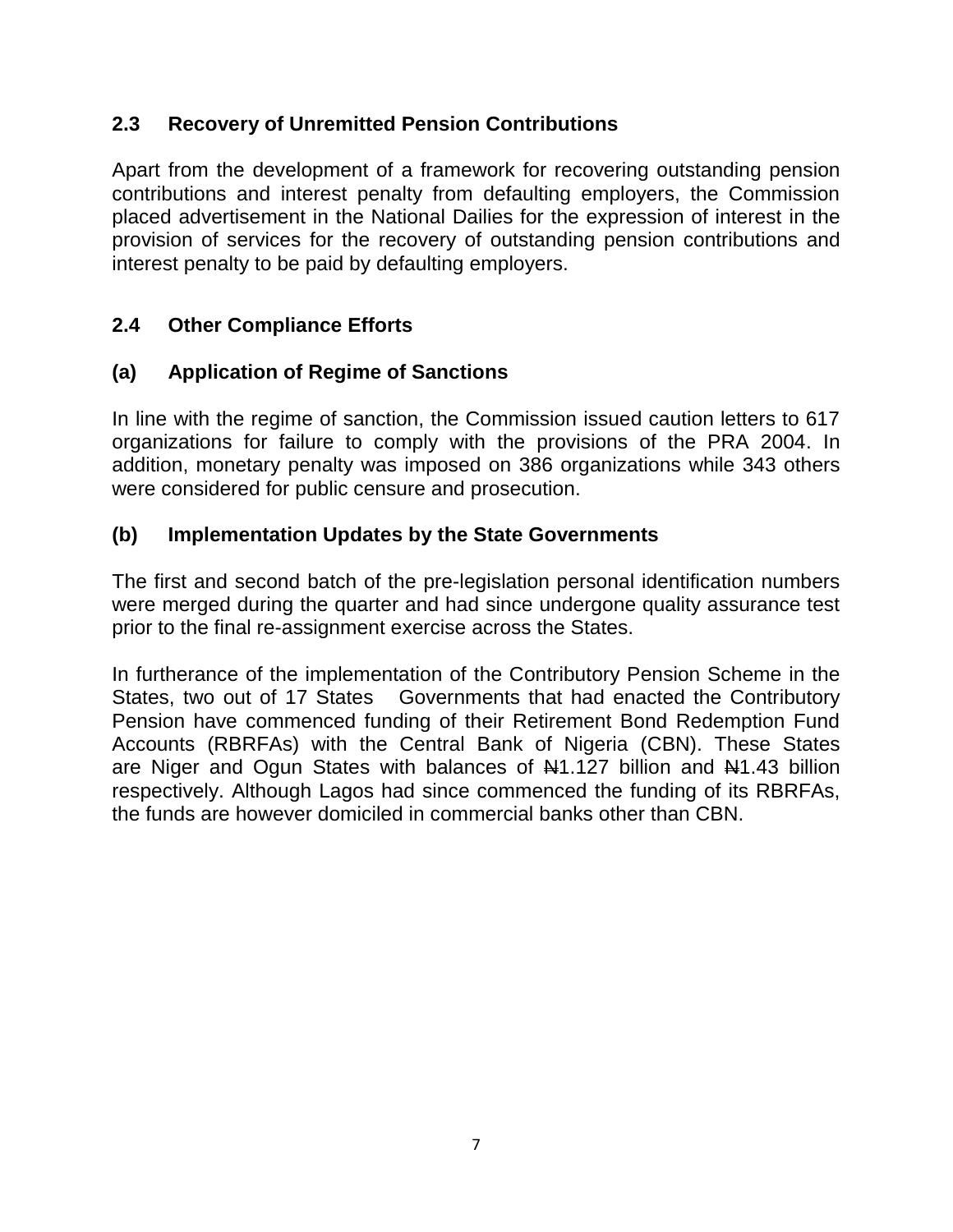#### **SECTION THREE**

#### **Pension Industry Statistics**

<span id="page-11-0"></span>The pension industry statistics provides a snapshot of the pension industry in an accurate manner that could help the Commission and Pension Fund Operators to take decisions with reasonable level of precision that could foster the smooth operations of the pension industry. Thus, statistical information on growth in the number of participants in the Contributory Pension Scheme, growth in pension fund assets, movements in pension fund investment portfolio, and other issues on retirement are presented in this section. This is with a view to providing means of gauging pension industry performance as well as taking informed decision on the strategic direction of the industry on the basis of existing facts.

#### <span id="page-11-1"></span>**3.1 Scheme Memberships**

The total scheme memberships of Retirement Savings Account (RSA), Closed Pension Fund Administrators (CPFAs), and Approved Existing Schemes (AESs) moved from 4,854,449 in the second quarter to 4,951,751 in the third quarter, representing an increase of 2.08 percent as shown in Table 3.1. The RSA scheme accounted for the highest proportion of total scheme memberships, representing 98.66 percent of total memberships. The CPFAs and AESs accounted for 0.50 and 0.84 percent respectively.

A breakdown of total scheme memberships into various components shows that RSA registrations for both the public and private sectors increased by 97,287 in the third quarter, representing an increment of 2.03 percent. However, memberships of CPFA and AES increased marginally by 0.04 and 0.01 percent respectively in the quarter under review.

| <b>Scheme</b> | $Q_3$ :<br>2010 | Q 4:<br>2010 | $Q_1$ :<br>2011 | $Q2$ :<br>2011 | $Q_3$ :<br>2011 | % change<br>(Q2 and Q3) |
|---------------|-----------------|--------------|-----------------|----------------|-----------------|-------------------------|
| <b>RSA</b>    | 4,421,167       | 4,542,250    | 4,700,235       | 4,787,984      | 4,885,271       | 2.03                    |
| <b>CPFA</b>   | 26,573          | 26,605       | 25,652          | 24,716         | 24,728          | 0.04                    |
| AES.          | 41,449          | 41,669       | 41,717          | 41.749         | 41,752          | 0.01                    |
| <b>Total</b>  | 4,489,189       | 4,610,524    | 4,767,604       | 4,854,449      | 4,951,751       | 2.08                    |

#### <span id="page-11-2"></span>**Table 3.1: Scheme Membership by Type of Scheme**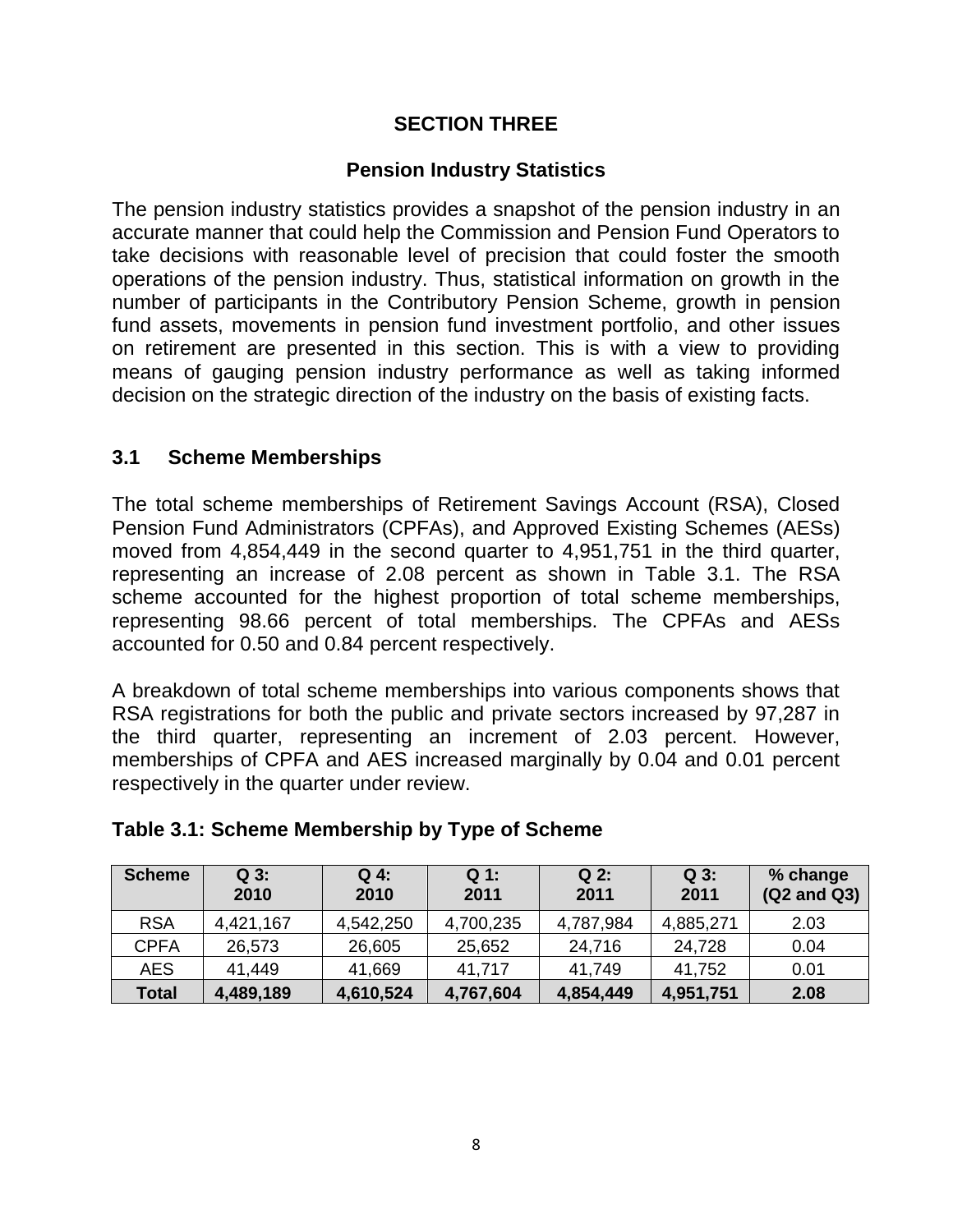#### <span id="page-12-0"></span>**3.1.1 Membership of RSA**

The improvement in RSA membership was higher in the third quarter as it witnessed a growth rate of 2.03 percent against the growth rate of 1.74 percent recorded in the second quarter as shown in Table 3.2.

As in the previous quarters, the public sector dominated total RSA registrations in the third quarter with a total registration figure of 2,678,755, which accounted for 54.83 percent of total registrations in the quarter.

| <b>Age Range</b> | <b>Public Sector</b> |               | <b>Private Sector</b> |               | <b>Sub-Total</b> |               | <b>Grand Total</b> |       |
|------------------|----------------------|---------------|-----------------------|---------------|------------------|---------------|--------------------|-------|
|                  | <b>Male</b>          | <b>Female</b> | Male                  | <b>Female</b> | <b>Male</b>      | <b>Female</b> | <b>Number</b>      | %     |
| Less than 30     |                      |               |                       |               |                  |               |                    |       |
| yrs              | 446,823              | 177,441       | 561,244               | 231,649       | 1,008,067        | 409,090       | 1,417,157          | 29.01 |
| 30 - 40 yrs      | 565,673              | 320,223       | 647,050               | 191,336       | 1,21,723         | 511,559       | 1,724,282          | 35.30 |
| 41 - 50 yrs      | 502,084              | 272,771       | 336,585               | 65,104        | 838,669          | 337,875       | 1,176,544          | 24.08 |
| $51 - 60$ yrs    | 265,683              | 100,921       | 129,982               | 14,437        | 395,665          | 115,358       | 511,023            | 10.46 |
| Above 61 yrs     | 22,734               | 4,402         | 26,650                | 2,479         | 49,384           | 6,881         | 56,265             | 1.15  |
| <b>Total</b>     | 1,802,997            | 875,758       | 1,701,511             | 505,005       | 3,504,508        | 1,380,763     | 4,885,271          | 100   |

<span id="page-12-1"></span>**Table 3.2: RSA Registrations by Age and Sector in the Third Quarter of 2011**

The private sector also witnessed some improvements in the number of RSA registrations which increased by 68,976, representing 3.23 percent over the figure recorded in the second sector. Thus, the private sector accounted for 45.17 percent in the quarter under review. The improvement in the number of private sector participants in the Contributory Pension Scheme could be seen as the result of compliance strategic framework put in place by the Commission, application of regime of sanctions on erring employers, and various marketing strategies of the Pension Fund Administrators.

A review of the age distribution of RSA holders shows that pension contributors are relatively young as those in the age category "30  $-$  40" accounted for the highest proportion of contributors in both the public and the private sectors. This age category accounted for 35.30 percent of RSA holders in both the private and the public sectors. The age structure of the RSA holders reflects a brighter opportunity for investing pension funds in long-term investment as a higher proportion of RSA holders are either less than 30 years or between 30 and 40 years. In all, pension contributors in the age category that is less than 30 and 40 years accounted for 64.31 percent of the total RSA holders in the third quarter.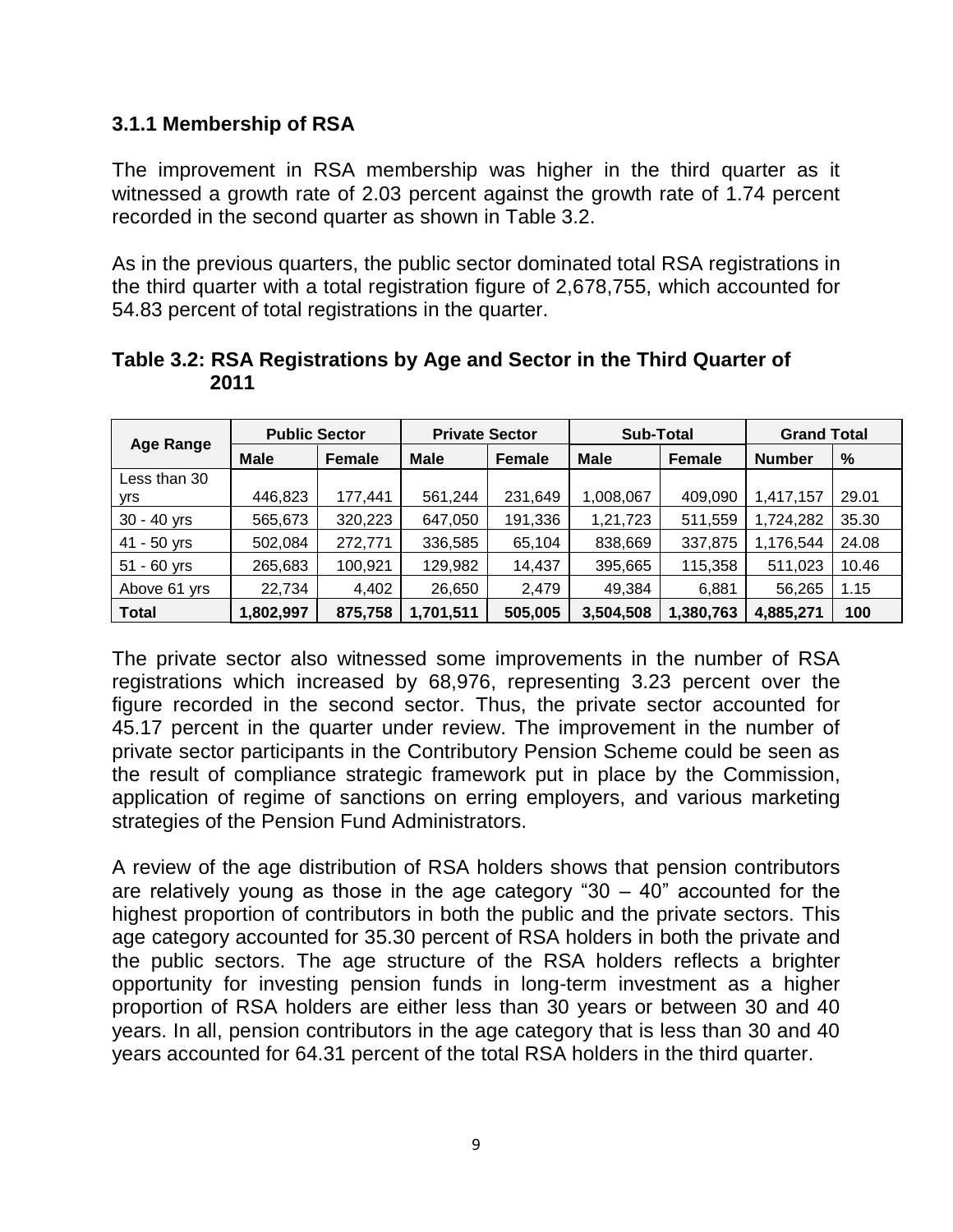#### <span id="page-13-0"></span>**3.1.2 RSA Registrations by PFA Market Share**

The ranking of PFAs by registered contributors shows a decrease in the share of the top three, and five PFAs from 46.40 and 61.10 percent of the total registration as at the end of the second quarter to 42.34 and 60.02 percent respectively at the end of the third quarter as shown in Table 3.3. However, the share of the top ten PFAs appreciated marginally by 0.52 percent from 83.89 percent in the second quarter to 84.41 percent in the third quarter. As in the second quarter, the shares of the bottom three, five, and ten PFAs increased slightly from 0.16, 0.59, and 4.44 percent at the end of the second quarter to 0.27, 1.17, and 6.25 percent respectively at the end of the quarter under review.

| <b>PFA Ranking</b> | Q4:2010      | Q1:2011      | Q2:2011      | Q3:2011      |
|--------------------|--------------|--------------|--------------|--------------|
|                    | (% of Total) | (% of Total) | (% of Total) | (% of Total) |
| Top 3              | 46.78        | 46.56        | 46.40        | 42.34        |
| Top 5              | 61.39        | 61.23        | 61.10        | 60.02        |
| Top 10             | 83.90        | 83.88        | 83.89        | 84.41        |
| Bottom 3           | 0.12         | 0.14         | 0.16         | 0.27         |
| Bottom 5           | 0.53         | 0.56         | 0.59         | 1.17         |
| Bottom 10          | 4.22         | 4.34         | 4.44         | 6.25         |

#### <span id="page-13-2"></span>**Table 3.3: RSA Registration by Market Share**

A review of the range of market share of RSA registrations by number of PFAs shows slight improvement as the number of PFAs that had registered over 500,000 contributors by the end of the third quarter increased from 2 to 3 as shown in Table 3.4. While twelve PFAs had less than 100,000 registered contributors each, nine PFAs had contributors between the range of 100,000 and 499,999.

#### <span id="page-13-3"></span>**Table 3.4: Range of RSA Registration per PFA**

| <b>Range of RSA Registrations</b> | <b>Number of PFAs</b> |
|-----------------------------------|-----------------------|
| $500,000 - 1,000,000$             |                       |
| $100,000 - 499,999$               |                       |
| Less than 100,000                 | 12                    |

#### <span id="page-13-1"></span>**3.1.3 Memberships of CPFA and AES**

The total memberships of licensed CPFAs and Approved Existing Schemes were 24,728 and 42,752 respectively as at the end of the third quarter. However, while membership of CPFAs recorded marginal increment of 0.03 percent, members of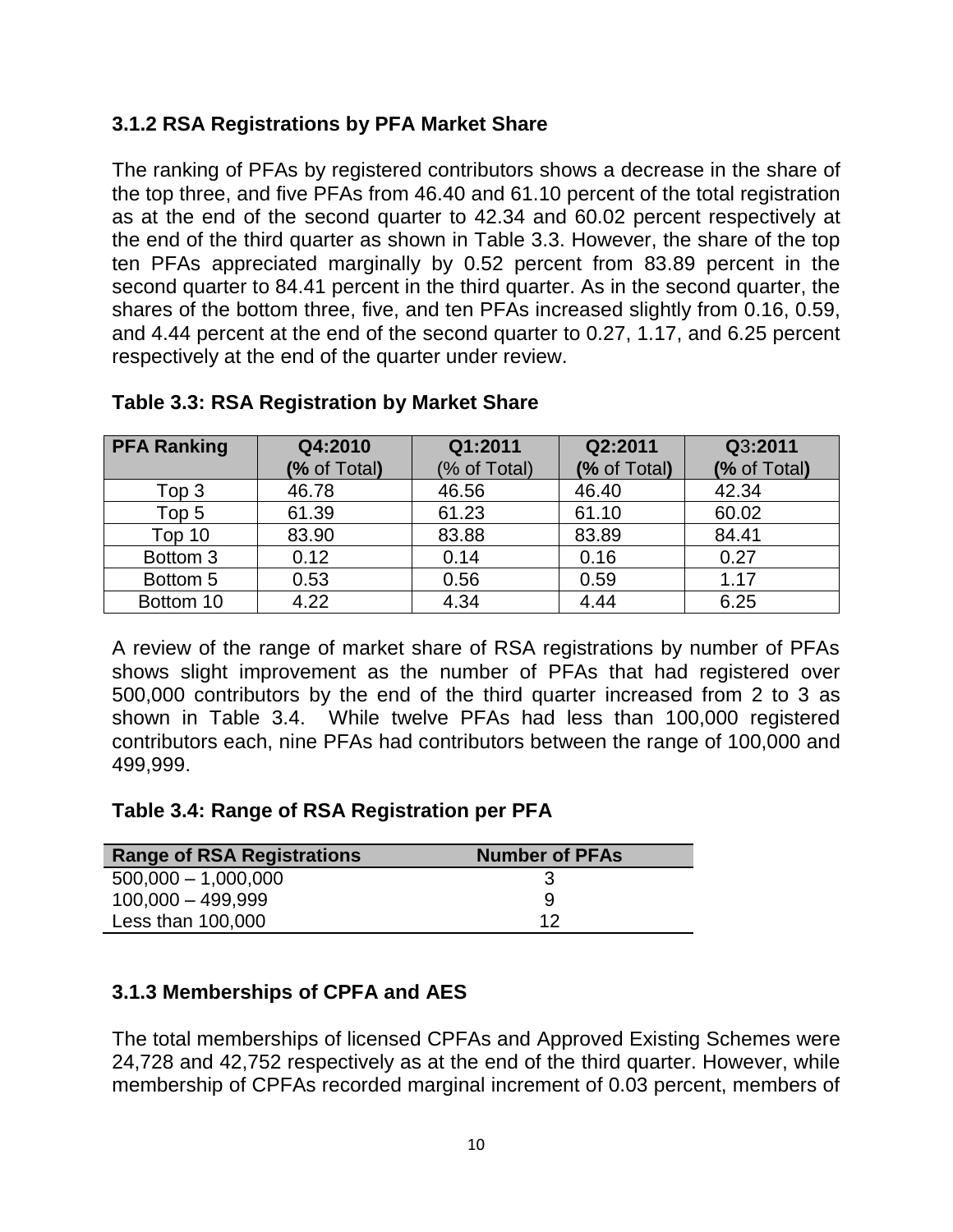AESs actually declined by 1.41 percent in the quarter. The breakdown of the CPFA and AES memberships are shown in Tables 3.3 and 3.4 respectively.

| <b>Enrolment Type</b>      |        | <b>Number</b> | <b>Percentage of Total</b> |        |        |
|----------------------------|--------|---------------|----------------------------|--------|--------|
|                            | Q1     | Q2            | Q <sub>3</sub>             | Q2     | Q3     |
| <b>Active Members</b>      | 19,899 | 18,910        | 18,921                     | 76.49  | 76.51  |
| <b>Existing Pensioners</b> | 5,158  | 5,216         | 5,212                      | 21.10  | 21.08  |
| <b>Deferred Pensioners</b> | 595    | 595           | 595                        | 2.41   | 2.41   |
| <b>Total</b>               | 25,652 | 24,721        | 24,728                     | 100.00 | 100.00 |

#### <span id="page-14-1"></span>**Table 3.5: Membership of CPFAs as at Third Quarter of 2011**

Note: Deferred pensioners are pensionable retirees who are not eligible to start drawing pension until they reach a certain age in accordance with rules and regulations of the scheme.

#### <span id="page-14-2"></span>**Table 3.6: Membership of AES as at Third Quarter of 2011**

| <b>Enrolment Type</b>      | <b>Number</b> |                |        | <b>Percentage of Total</b> |                |  |
|----------------------------|---------------|----------------|--------|----------------------------|----------------|--|
|                            | Q1            | Q <sub>2</sub> | Q3     | Q <sub>2</sub>             | Q <sub>3</sub> |  |
| <b>Active Members</b>      | 25,490        | 25,522         | 25,525 | 60.27                      | 61.13          |  |
| <b>Current Pensioners</b>  | 14,844        | 14,844         | 14,844 | 35.05                      | 35.55          |  |
| <b>Deferred Pensioners</b> | 149           | 749            | 149    | 1.77                       | 0.36           |  |
| Dependants                 | 1,234         | 1.234          | 1,234  | 2.91                       | 2.96           |  |
| <b>Total</b>               | 41,717        | 42,349         | 41,752 | 100.00                     | 100            |  |

Note: Dependants are protégés of deceased pensioners.

#### <span id="page-14-0"></span>**3.2 Pension Contributions**

The total pension contribution by both the public and private sectors into the RSA Scheme at the end of third quarter was  $\frac{141,978.24}{1000}$  billion. This recorded an increase of N916.02 billion, representing 98.63 percent over the total contributions at the end of the second quarter as shown in Table 3.7. The increase in total pension contributions could be explained by the increased level of compliance with the Pension Reform Act 2004.

A review of total contributions in the third quarter shows public sector dominance as it accounted for 79.54 percent of total contributions as at the end of the quarter. This is against the private sector contributions that only accounted for the balance of 20.46 percent as at the end of the same period.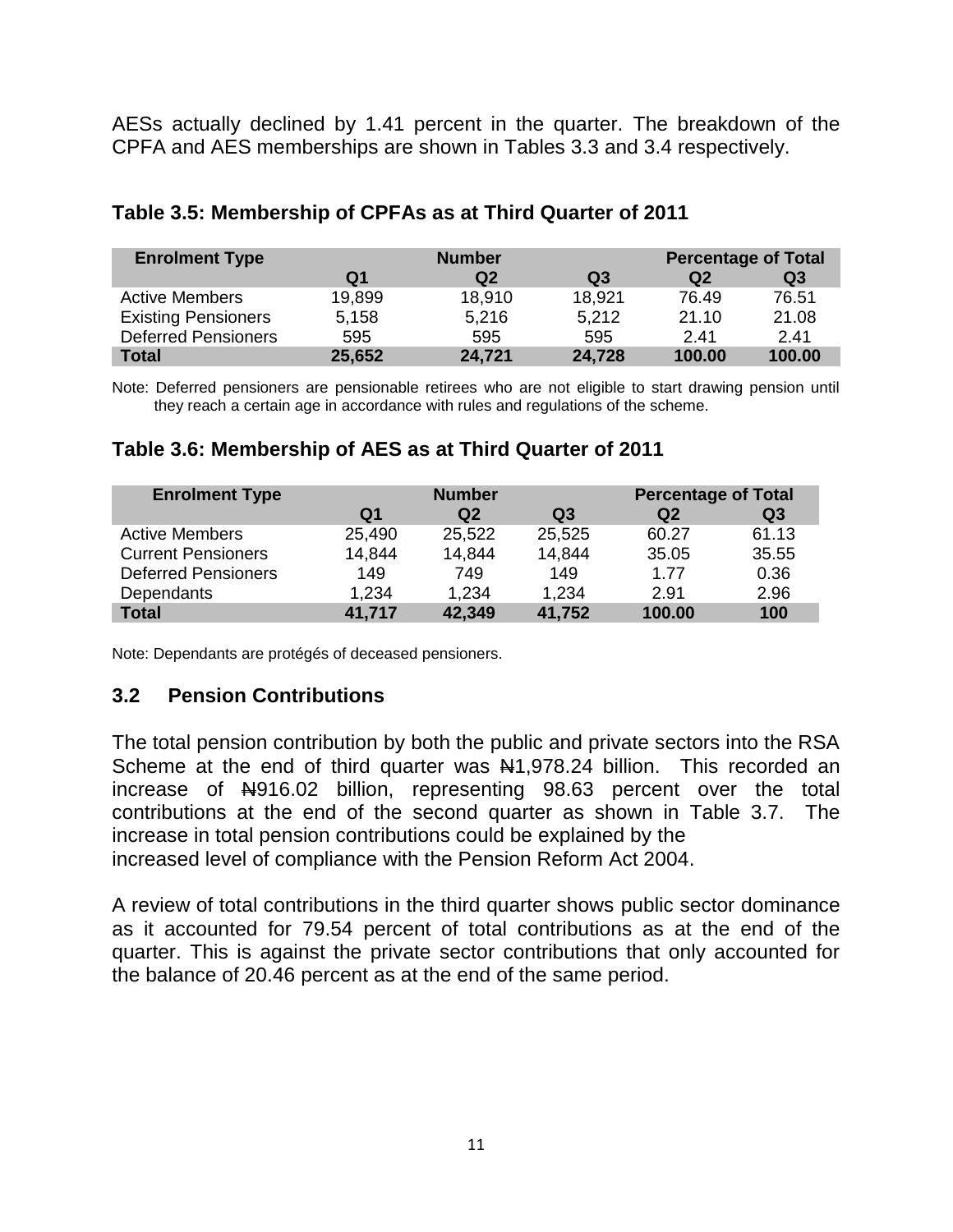| Year/        |               | <b>Public Sector</b> |                | <b>Private Sector</b> | <b>Total</b>  |              |
|--------------|---------------|----------------------|----------------|-----------------------|---------------|--------------|
| Quarter      | <b>Amount</b> | $%$ of               | <b>Amount</b>  | $%$ of                | <b>Amount</b> | $%$ of       |
|              | (N billion)   | <b>Total</b>         | (N billion)    | <b>Total</b>          | (N billion)   | <b>Total</b> |
| 2004         | 15.60         | 0.99                 |                |                       | 15.60         | 0.85         |
| 2005         | 34.68         | 2.20                 | $\blacksquare$ | $\blacksquare$        | 34.68         | 1.90         |
| 2006         | 83.22         | 5.29                 | 23.03          | 5.06                  | 106.25        | 5.37         |
| 2007         | 176.63        | 11.22                | 68.34          | 15.02                 | 244.97        | 12.38        |
| 2008         | 193.57        | 12.30                | 80.81          | 17.76                 | 348.09        | 13.87        |
| 2009         | 256.88        | 16.32                | 91.21          | 20.05                 | 274.38        | 17.60        |
| 2010         | 293.14        | 18.63                | 102.86         | 22.61                 | 396.00        | 20.02        |
| Q1:2011      | 144.31        | 9.17                 | 28.42          | 6.25                  | 172.73        | 8.73         |
| Q2:2011      | 221.81        | 14.10                | 30.28          | 6.66                  | 252.09        | 12.74        |
| Q3:2011      | 153.73        | 9.78                 | 30.00          | 6.59                  | 183.73        | 9.29         |
| <b>TOTAL</b> | 1,573.57      | 100                  | 454.95         | 100                   | 1,978.24      | 100          |

<span id="page-15-1"></span>**Table 3.7: Pension Contributions**

#### <span id="page-15-0"></span>**3.2.1 Contributions by Rank of PFA**

The ranking of PFAs by total contributions shows that while the top 5 PFAs accounted for 66.14 percent of total contributions, the top 10 accounted for 90.74 percent in the third quarter as revealed in Table 3.8. The Table further shows that the average monthly contributions received by the top 5 and 10 PFAs were N<sub>423.34</sub> billion and N<sub>432.03</sub> billion respectively in the quarter. Similarly, the average monthly contributions received by the bottom 5 and 10 PFAs amounted to N125.22 million and N1.03 billion respectively in the quarter.

| Rank      | <b>Amount (N' Billion)</b> | Q2:2011 (% of Total) |
|-----------|----------------------------|----------------------|
| Top 5     | 70.03                      | 66.14                |
| Top 10    | 90.08                      | 90.74                |
| Bottom 5  | 0.38                       | 0.35                 |
| Bottom 10 | 3.09                       | 2.92                 |

<span id="page-15-2"></span>**Table 3.8: PFA Ranking by Size of Contributions**

The size of the pension contributions of the bottom 10 PFAs can be seen as a reflection of the range of RSA registration figures, which are lower than 100,000 as shown in Table 3.4. This establishes a direct relationship between the number of RSAs registered by PFAs and the size of pension contributions received during the quarter. Thus, the bottom 5 and 10 PFAs accounted for 0.35 percent and 2.92 percent of pension contributions in the second quarter respectively. In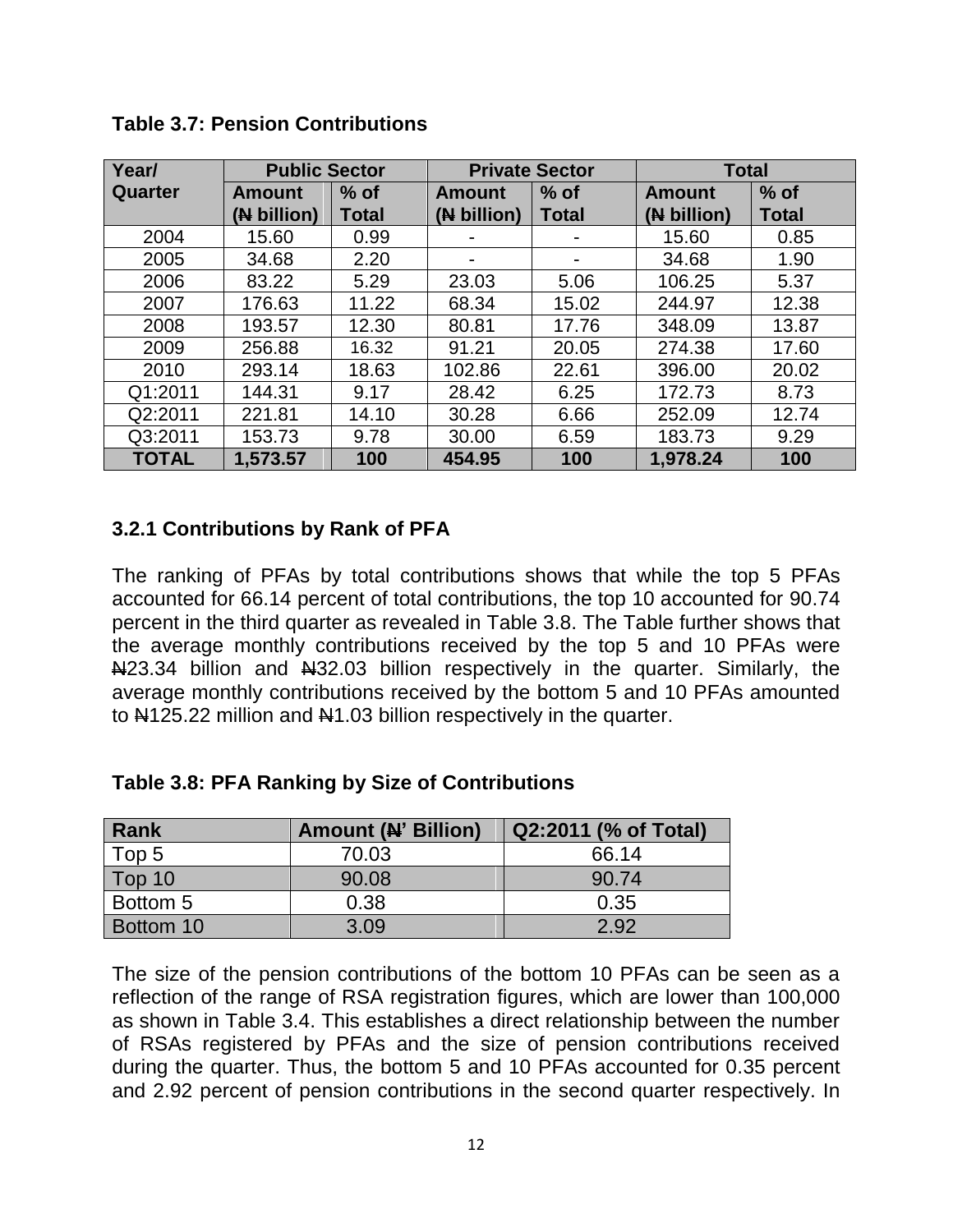all, the bottom five and ten PFAs marginally accounted for 3.27 percent share of total contributions received in the reviewed period.

#### <span id="page-16-0"></span>**3.3 Pension Fund Investment**

The total value of unaudited pension assets decreased by  $N94.67$  billion in the third quarter from  $\mathbb{H}2.25$  trillion recorded in the second quarter to  $\mathbb{H}2.24$  trillion during the quarter. This represented a diminution of 0.32 percent as shown in Table 3.9. The diminution could be explained by the depreciation in the value of equity investments of the CPFAs and the AESs funds during the period under review. This suggests these Funds had more exposures to equity investment relative to RSA (Retiree and Active) Funds.

| <b>Fund/Period</b> | Q1                   |                        | Q2                   |                        | Q <sub>3</sub>       |                        | <b>Change between</b><br>Q2 & Q3 |                        |
|--------------------|----------------------|------------------------|----------------------|------------------------|----------------------|------------------------|----------------------------------|------------------------|
|                    | N'<br><b>Billion</b> | $%$ of<br><b>Total</b> | N'<br><b>Billion</b> | $%$ of<br><b>Total</b> | N'<br><b>Billion</b> | $%$ of<br><b>Total</b> | N'<br><b>Billion</b>             | $%$ of<br><b>Total</b> |
| <b>RSA Active</b>  | 1,007.89             | 48.34                  | 1,112.40             | 49.42                  | 1,153.47             | 51.40                  | 41.07                            | (568.05)               |
| <b>RSA Retiree</b> | 122.27               | 5.87                   | 150.87               | 6.70                   | 165.15               | 7.36                   | 14.28                            | (197.51                |
| <b>CPFAs</b>       | 419.24               | 20.11                  | 442.26               | 19.65                  | 433.00               | 19.30                  | (9.26)                           | 128.08                 |
| <b>AESs</b>        | 535.46               | 25.68                  | 545.59               | 24.23                  | 492.27               | 21.94                  | (53.32)                          | 737.48                 |
| <b>Total</b>       | 2,084.88             | 100.00                 | 2,251.12             | 100.00                 | 2,243.89             | 100.00                 | (7.23)                           | 100.00                 |

#### <span id="page-16-1"></span>**Table 3.9: Pension Fund Portfolio by Fund Type as at Third Quarter, 2011**

Note: Figures in Parenthesis are decreases

As in the first two quarters of the year, Table 3.9 shows that RSA active funds dominated total pension fund investment portfolio during the quarter, accounting for 51.40 percent. The AES and CPFAs accounted for 21.94 and 19.30 percent respectively. The RSA retiree fund accounted for the remaining balance of 7.36 percent. Both the RSA Active and Retiree Funds witnessed improvements in the quantum of their pension fund portfolios at N41.07 billion, N14.28 billion respectively.

A breakdown of pension fund investment portfolio shows that FGN securities dominated total pension fund investment portfolio in the quarter, accounting for 50.12 percent of total pension assets as shown in Table 3.10. Aside from dominating pension fund investment portfolio, it also increased by  $\frac{1000}{1000}$ , representing an increase of 6.10 percent over the figure recorded in the second quarter. This could be seen as a strategic measure by PFAs to divest part of their investment portfolio away from equity whose yields were generally lower than the FGN securities. Indeed, investment in ordinary shares was reduced to 15 percent of industry portfolio value from N421.22 billion in the second quarter to N344.69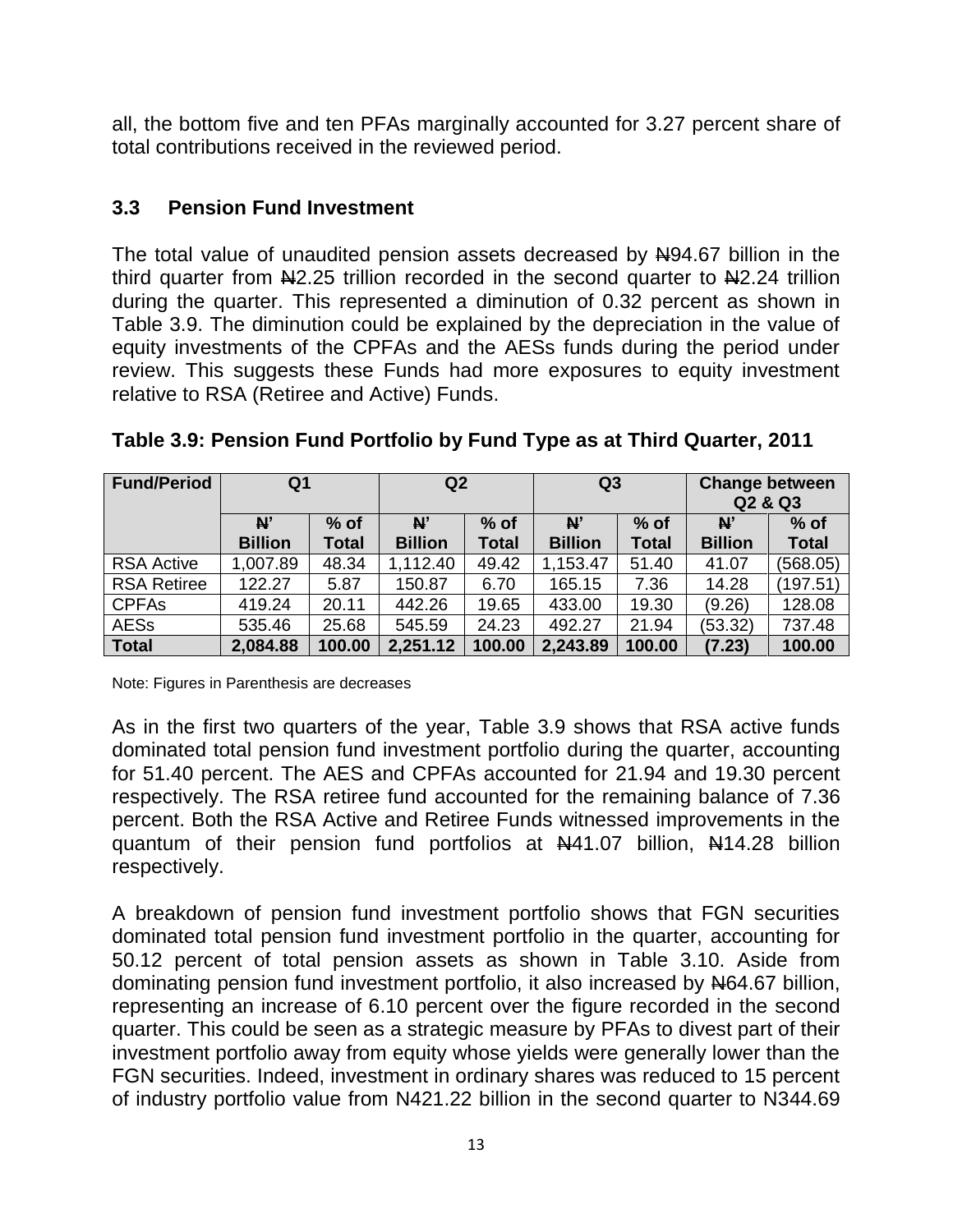billion in the third quarter, representing a decrease of 76.53 percent. However, growth in FGN securities could be explained by increased investment in Government Bonds that had higher rates relative to money market rates that averaged 10 percent during the quarter. Thus, pension funds were heavily FGN bonds because of investors' safety and higher rate of return.

| <b>Asset Class</b>               | Q <sub>1</sub>       |                 |                      | Q <sub>2</sub><br>Q <sub>3</sub> |                      | <b>Change between</b><br>Q <sub>2</sub> & Q <sub>3</sub> |                      |                       |
|----------------------------------|----------------------|-----------------|----------------------|----------------------------------|----------------------|----------------------------------------------------------|----------------------|-----------------------|
|                                  | N'<br><b>Billion</b> | $%$ of<br>Total | N'<br><b>Billion</b> | $%$ of<br>Total                  | N'<br><b>Billion</b> | $%$ of<br>Total                                          | N'<br><b>Billion</b> | $\%$<br><b>Change</b> |
| <b>Ordinary Shares</b>           | 397.23               | 19.05           | 421.22               | 18.71                            | 344.69               | 15.36                                                    | (76.53)              | (18.17)               |
| <b>FGN Securities</b>            | 918.05               | 44.03           | 1,060.01             | 47.09                            | 1,124.68             | 50.12                                                    | 64.67                | 6.10                  |
| <b>State Government Bonds</b>    | 88.33                | 4.24            | 79.01                | 3.51                             | 81.29                | 3.62                                                     | 2.28                 | 2.89                  |
| <b>Money Market Securities</b>   | 401.59               | 19.26           | 390.75               | 17.36                            | 398.52               | 17.76                                                    | 7.77                 | (2.64)                |
| <b>Corporate Debt Securities</b> | 52.66                | 2.53            | 57.03                | 2.53                             | 69.32                | 3.09                                                     | 12.29                | 21.55                 |
| <b>Real Estate Property</b>      | 171.42               | 8.22            | 178.07               | 7.91                             | 178.08               | 7.94                                                     | 0.01                 | 0.01                  |
| <b>Other Assets</b>              | 55.6                 | 2.67            | 65.03                | 2.89                             | 47.30                | 2.11                                                     | (17.73)              | (27.26)               |
| <b>Total Assets</b>              | 2.084.88             | 100             | 2,251.12             | 100                              | 2,243.88             | 100                                                      | (7.24)               | (0.32)                |

<span id="page-17-1"></span>**Table 3.10: Structure of Pension Fund Assets as at Third Quarter, 2011**

Note: Figures in Parenthesis are decreases

The period under review also witnessed decline in investment in money market securities, which decreased by  $\mu$ 10.81 billion from  $\mu$ 409.33 billion in the second quarter to N398.52 billion in the third quarter. This could be seen as strategic investment initiatives of the PFAs to adjust their investment portfolio in order to take advantage of slight increases in other fixed income securities, especially the Federal Government Securities. Similarly, the PFAs strategically reduced the exposure of pension fund investment to the money market instruments and equities.

During the quarter under review, corporate debt instrument witnessed an increase of 21.55. This suggests that private sector organizations are becoming aware of the importance of corporate debt instrument as a source of investment financing.

#### <span id="page-17-0"></span>**3.3.2 PFA Ranking by Size of RSA Assets**

A review of PFAs' ranking by size of RSA assets shows that the top three and five PFAs accounted for more than half of the RSA assets at 55.40 and 69.81 percent respectively at the end of the quarter under review. This was expected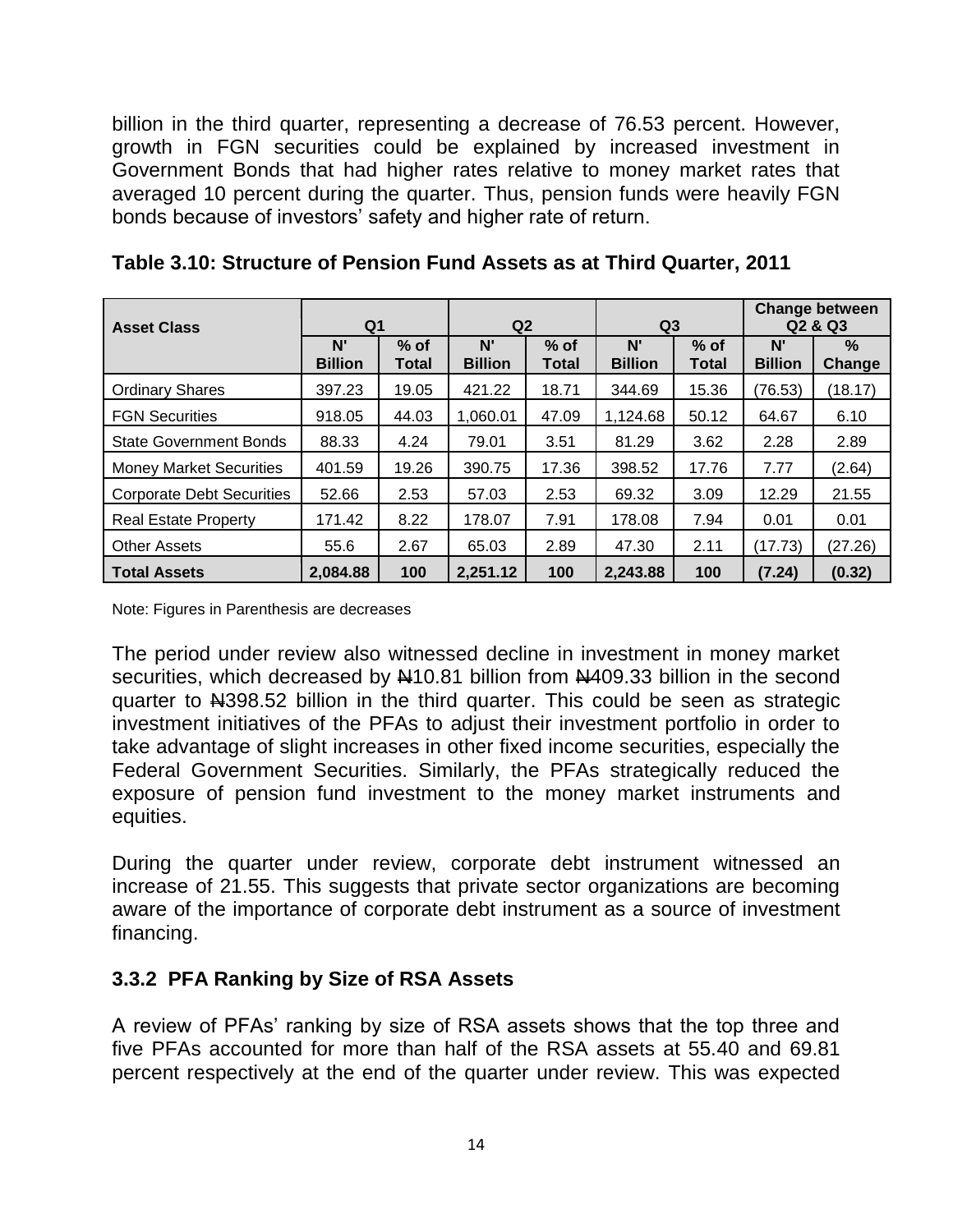as given the fact that the top three and five PFAs accounted for 42.34 and 60.02 percent of RSA registration respectively in the quarter.

|                 | Q1:2011                |                                               | Q2:2011                       |                                               | Q3:2011                       |                                               |
|-----------------|------------------------|-----------------------------------------------|-------------------------------|-----------------------------------------------|-------------------------------|-----------------------------------------------|
| <b>PFA Rank</b> | Amount<br>(N' Million) | % of Total<br><b>Pension</b><br><b>Assets</b> | <b>Amount</b><br>(N' Million) | % of Total<br><b>Pension</b><br><b>Assets</b> | <b>Amount</b><br>(N' Million) | % of Total<br><b>Pension</b><br><b>Assets</b> |
| Top 3           | 483.64                 | 55.35                                         | 534.29                        | 55.80                                         | 567.64                        | 55.40                                         |
| Top 5           | 601.92                 | 68.88                                         | 671.41                        | 70.12                                         | 715.27                        | 69.81                                         |
| Top 10          | 797.02                 | 91.21                                         | 883.05                        | 92.22                                         | 942.65                        | 92.00                                         |
| Bottom 3        | 0.96                   | 0.11                                          | 1.11                          | 0.12                                          | 0.96                          | 0.09                                          |
| Bottom 5        | 2.50                   | 0.29                                          | 3.06                          | 0.32                                          | 3.54                          | 0.35                                          |
| Bottom 10       | 18.70                  | 2.14                                          | 22.26                         | 2.32                                          | 25.20                         | 2.46                                          |

#### <span id="page-18-2"></span>**Table 3.11: Rank of PFA by Asset Size**

The bottom five, and ten PFAs' share of pension assets witnessed slight improvements during the quarter under review as they increased from 0.32, and 2.32 percent to 0.35 and 2.46 percent respectively.

#### <span id="page-18-0"></span>**3.4 Retirement/Terminal Benefits**

#### <span id="page-18-1"></span>**3.4.1 Retirees on Programmed Withdrawal (PW)**

The Commission received and approved 4,125 applications for programmed withdrawal during the quarter. This brought the total number of retirees on programmed withdrawal to 35,419 from inception to the third quarter of 2011. The breakdown of retirees on programmed withdrawal by gender and sector is presented in Table 3.12.

| <b>Sector</b>                            |             | <b>Gender</b> | <b>Total</b> | Lump sum    | <b>PW</b>   |  |
|------------------------------------------|-------------|---------------|--------------|-------------|-------------|--|
|                                          | <b>Male</b> | <b>Female</b> |              | (N'Million) | (N'Million) |  |
| Public                                   | 2,722       | 821           | 3,543        | 10,285.37   | 114.28      |  |
| Private                                  | 505         | 77            | 582          | 327.28      | 7.90        |  |
| $\overline{Q}3$                          | 3,227       | 898           | 4,125        | 10,612.65   | 122.18      |  |
| Q2                                       | 2,757       | 666           | 3,423        | 8,706.42    | 97.50       |  |
| Cum to Q3                                | 5,984       | 1,564         | 7,548        | 19,319.07   | 219.68      |  |
| As at Dec. 2010                          | 23,659      | 4,212         | 27,871       | 79,978.30   | 930.05      |  |
| <b>Total (Inception</b><br>to 30/9/2011) | 29,643      | 5,776         | 35,419       | 99,297.37   | 1,149.73    |  |

#### <span id="page-18-3"></span>**Table 3.12: Number of Retirees on PW as at Second Quarter, 2011**

Note: Public Sector refers to both Federal and State Governments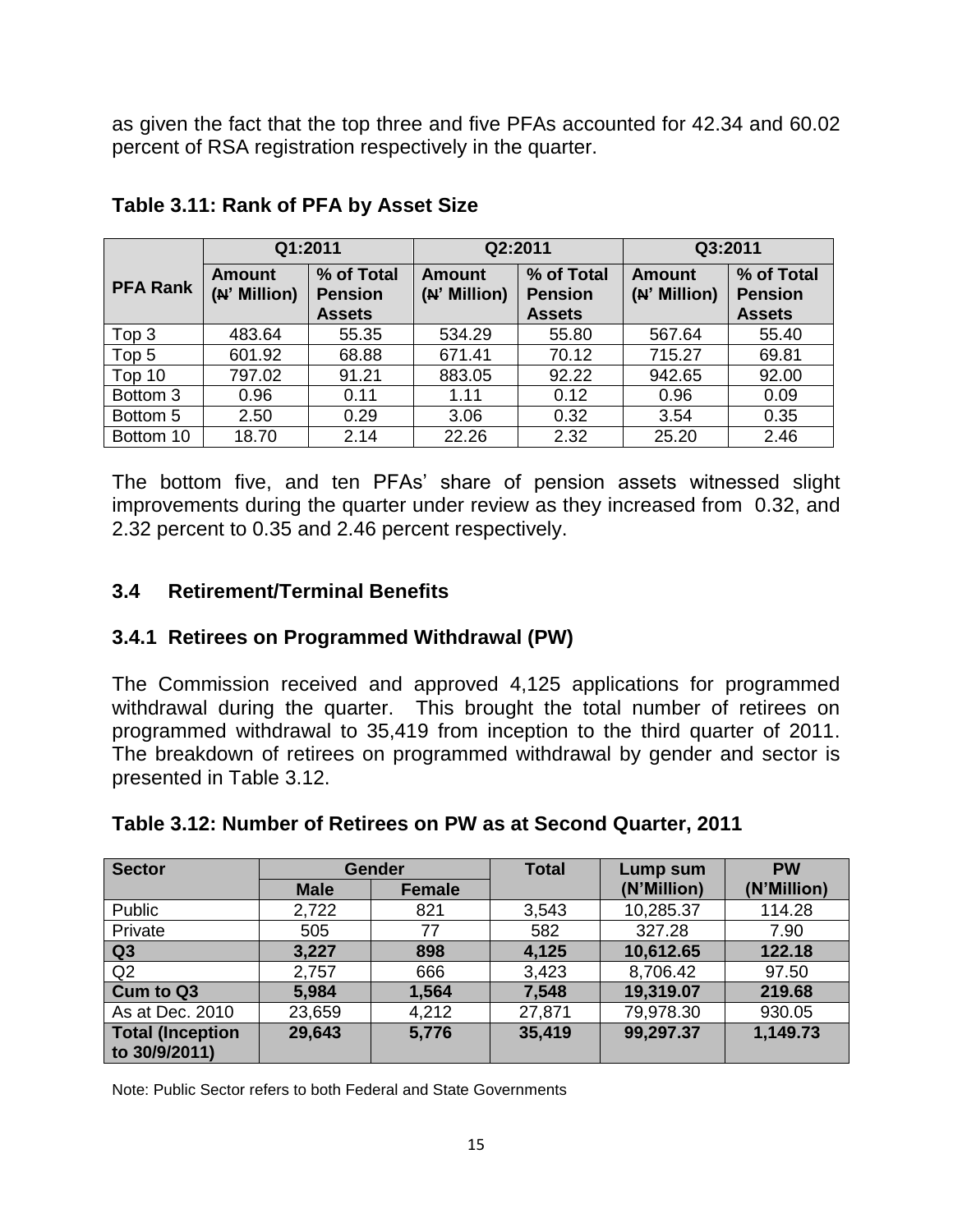Table 3.12 further shows that while the public sector accounted for 3,543 retirees (85.89 percent) the private sector accounted for 582 retirees (14.11 percent) in the third quarter as shown in Table 3.13. A review of the retirees on programmed withdrawal by gender shows the dominance of the male retirees which accounted for 78.23 percent of total retirees in the quarter against the female gender that accounted for 21.73 percent. Cumulatively, Table 3.12 shows that 35,419 retirees are on programmed withdrawal from inception to the third quarter of 2011.

#### <span id="page-19-0"></span>**3.4.2 Retirement by Annuity**

A total of 152 retirees opted for annuity retirement plan in the third quarter. The sum of N580.09 million was approved as total lump-sum and paid out to retirees during the reviewed period. The sum of  $\frac{12731.53}{1000}$  million was paid out to the insurance companies as premium in return for average monthly/quarterly annuities of N17.46 million as shown in Table 3.14. Another picture from Table 3.14 lies in the increasing level of awareness of annuity retirement plan as the number of retirees on annuity plan increased by 84.92 percent from 179 in the second quarter to 331 in the third quarter.

| <b>Sector</b> | <b>Male</b> | Female | <b>Total</b> | %<br>of<br><b>Total</b> | <b>Annuity</b><br>(N'Million) | Average<br><b>Monthly</b><br><b>Annuity</b><br>(N'Million) | Lump sum<br>(N'Million) | <b>Premium</b><br>(N'Million) |
|---------------|-------------|--------|--------------|-------------------------|-------------------------------|------------------------------------------------------------|-------------------------|-------------------------------|
| Public        | 118         | 8      | 126          | 82.89                   | 16.54                         | 5.51                                                       | 496.59                  | 629.81                        |
| Private       | 4           | 3      |              | 4.61                    | 0.21                          | 0.07                                                       | 14.22                   | 23.40                         |
| <b>State</b>  | 5           | 14     | 19           | 12.50                   | 0.71                          | 0.24                                                       | 69.28                   | 78.32                         |
| <b>Total</b>  | 127         | 25     | 152          | 100.00                  | 17.46                         | 5.82                                                       | 580.09                  | 731.53                        |

#### <span id="page-19-1"></span>**Table 3.14: Retirement by Annuity in the Third Quarter of 2011**

Thus, the total number of retirees on annuity plan in the third quarter was 152 as against the second quarter figure of 106 as shown in Table 3.15. It can be seen from Table 3.14 that the public sector had a larger proportion of retirees under the annuity plan at 145 retirees, representing 95.39 percent of total retirees on annuity retirement plan in the third quarter. This is against the private sector retirees of 4.61 percent in the reviewed quarter.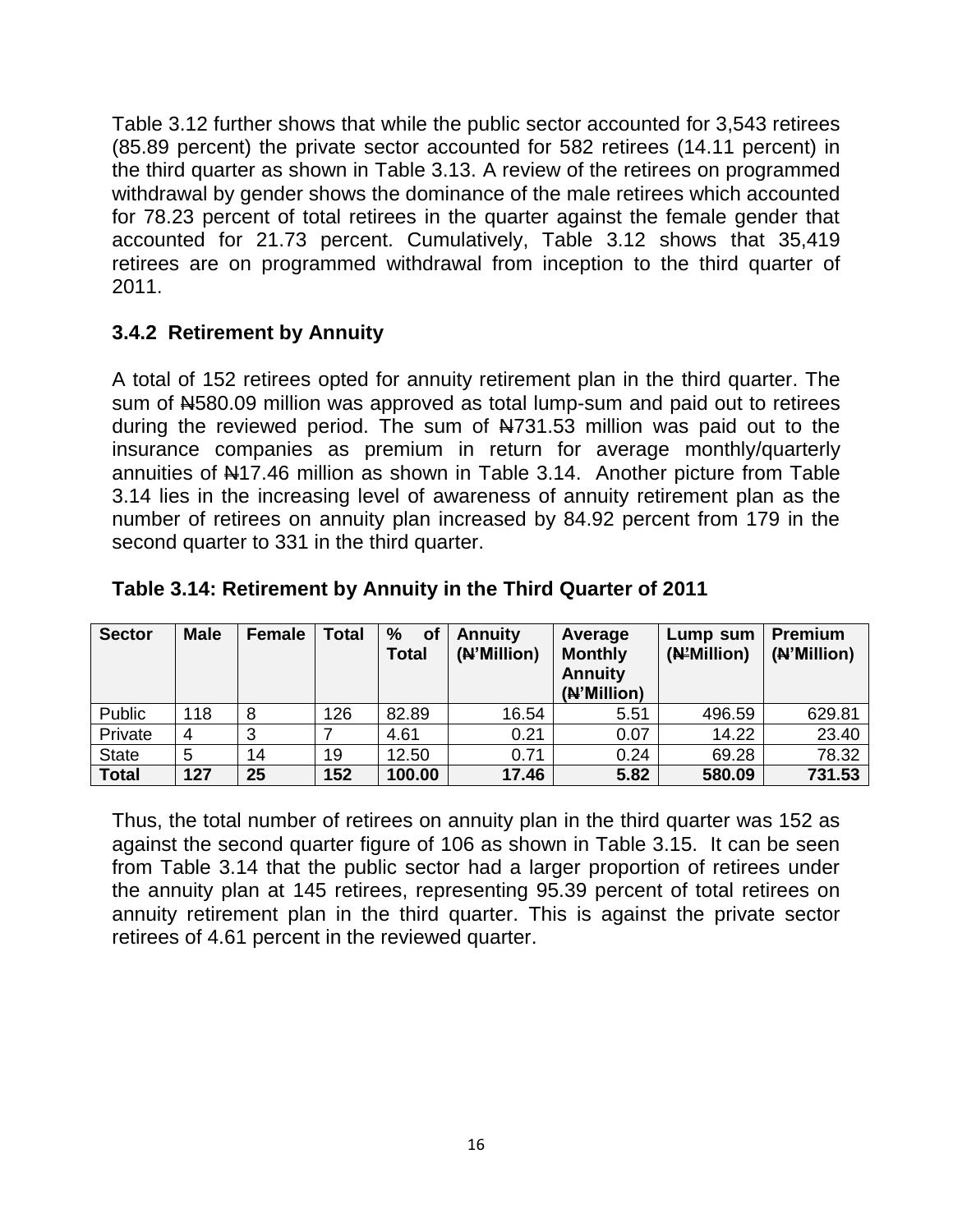| <b>Period</b>    | Number of<br><b>Retirees</b> | Lump sum | <b>Average Monthly</b><br><b>Annuity</b> | <b>Premium Paid</b> |
|------------------|------------------------------|----------|------------------------------------------|---------------------|
| $\sqrt{Q1:2011}$ | 73                           | 220.07   | 2.87                                     | 270.29              |
| Q2:2011          | 106                          | 391.86   | 1.58                                     | 511.91              |
| Q3:2011          | 152                          | 580.09   | 5.82                                     | 731.53              |
| <b>Total</b>     | 331                          | 1,192.02 | 10.27                                    | 1,513.73            |

#### <span id="page-20-1"></span>**Table 3.15: Retirement by Annuity as at the end of the Third Quarter: 2011**

Table 3.15 further revealed that while the cumulative lump-sum withdrawal as at the end of the review period was  $\frac{141}{192.02}$  million, a cumulative premium of N<sub>1</sub>,513.73 million was paid to insurance companies for an average monthly annuity of N10.27 million.

#### <span id="page-20-0"></span>**3.5.3 Withdrawal of 25 Percent of RSA Balances**

Withdrawal of 25 percent of RSA balances is made by persons that retired before the age of 50 years in accordance with the terms and conditions of their employment and who having stayed for at least six months could not secure another employment. Thus, approvals were granted under the review period for the payment of N418.90 million to 3,153 RSA holders comprising 3,014 retirees from the private sector and 139 retirees from the public sector as shown in Table 3.16.

| <b>Sector</b>         | <b>Male</b> | <b>Female</b> | <b>Total</b> | %<br>of      | 25%<br><b>Total</b> |
|-----------------------|-------------|---------------|--------------|--------------|---------------------|
|                       |             |               |              | <b>Total</b> | <b>Request</b>      |
|                       |             |               |              |              | (N Million)         |
| Public                | 104         | 35            | 139          | 4.12         | 49.88               |
| Private               | 2,652       | 362           | 3,014        | 95.88        | 369.02              |
| Sub-Total for Q3:2011 | 2,756       | 397           | 3,153        | 100          | 418.90              |
| Total as at Q2:2011   |             |               |              |              |                     |
|                       | 21,145      | 2,871         | 24,016       | 100          | 3,439.78            |
| Cumulative as at      | 23,901      | 3,268         | 27,169       | 100          | 3,856.68            |
| Q3:2011               |             |               |              |              |                     |

<span id="page-20-2"></span>

|  | Table 3.16: Withdrawal of 25% RSA Balance as at Q3:2011 |
|--|---------------------------------------------------------|
|--|---------------------------------------------------------|

A review of the request for 25 percent withdrawal during the review period shows that the private sector retirees accounted for N369.02 million or 88.09 percent of total withdrawals, while the public sector accounted for N49.88 (11.91 percent).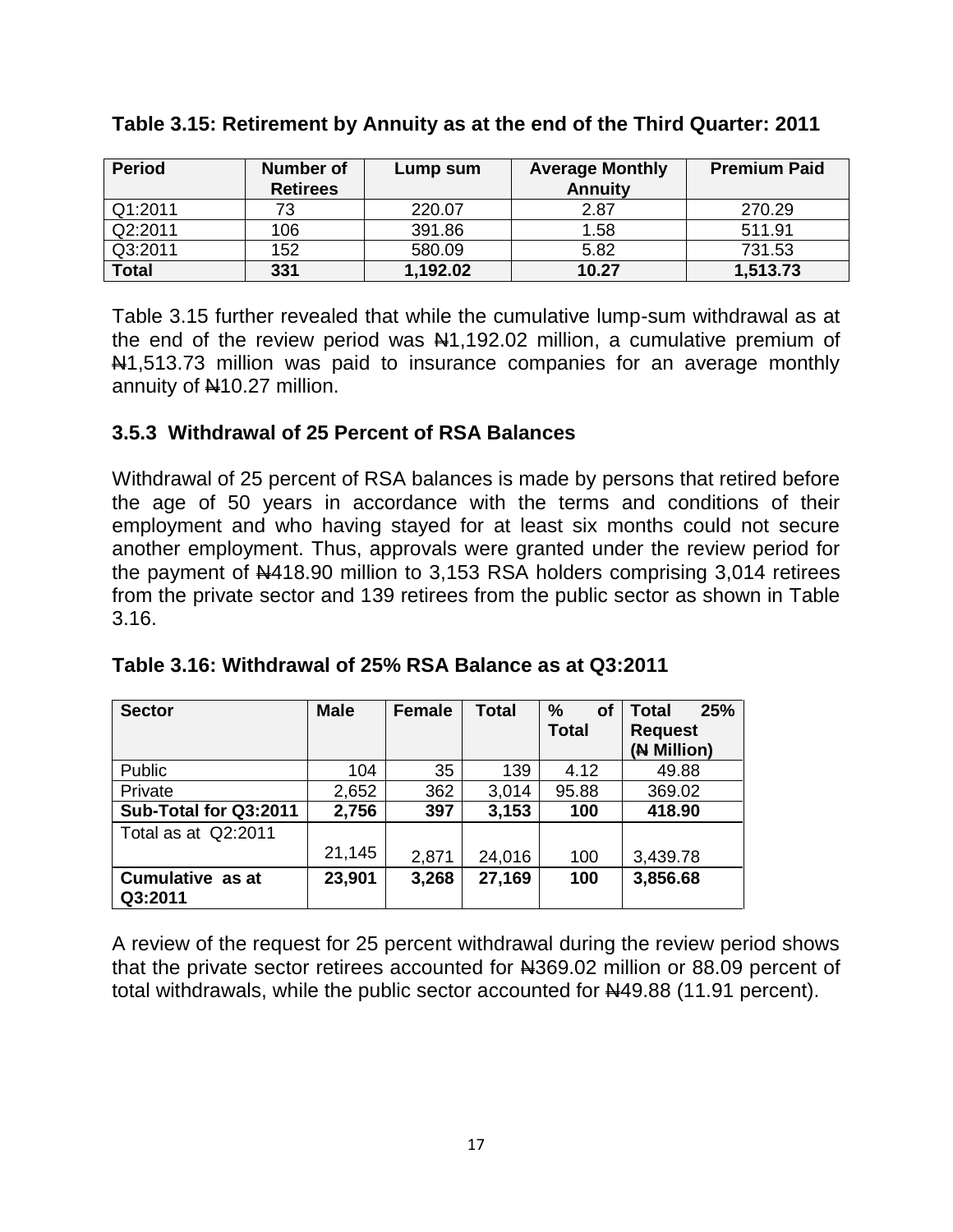#### <span id="page-21-0"></span>**3.6 Implementation of Group Life Insurance Policy (GLIP)**

In line with the provision of Section 9(3) of the PRA 2004 that requires employers to maintain life insurance policy in favour of their employees, the pension industry continued to experience increase in the number of public sector establishments implementing the Group Life Insurance policy 148 public sector organizations implemented the Group Life Insurance Policy for their employees during the quarter. This brought the total number of private sector organizations that have implemented the GLIP to 157, representing 27.99 percent of total organizations that have implemented the GLIP in the reviewed quarter as shown in Table 3.17.

| S/N | Category                        | Q1:2011 | Q2:2011 | Q3:2011 | <b>Cum to</b><br>Q3:2011 |
|-----|---------------------------------|---------|---------|---------|--------------------------|
|     | <b>Financial Institutions</b>   | 56      | 26      | 17      | 99                       |
| 2   | <b>Educational Institutions</b> | 3       | 6       |         | 10                       |
| 3   | Construction                    | 9       | 3       | 6       | 18                       |
| 4   | Oil and Gas                     | 8       | 17      |         | 32                       |
| 5   | Manufacturing                   | 13      | 32      |         | 49                       |
| 6   | Hospitality                     | 9       | 9       | 5       | 23                       |
|     | Government                      |         | 2       | 148     | 157                      |
| 8   | <b>Pension Operators</b>        | 26      |         |         | 28                       |
| 9   | Commercial                      | 0       | 66      | 35      | 101                      |
| 10  | <b>Others</b>                   | 28      | 13      | 3       | 44                       |
|     | TOTAL                           | 159     | 175     | 127     | 561                      |

<span id="page-21-2"></span>**Table 3.17: Submission of Group Life Insurance Certificates**

However, contrary to what happened in the first two quarters of the year where financial institutions topped the list of organizations implementing the GLIP, Table 3.19 further shows that the public sector was ahead of other institutions implementing the GLIP in the quarter. Another interesting picture from Table 3.17 is the impressive performance of the commercial activities sector in the implementation of the Group Life Insurance policy with a cumulative figure of 101 organizations (one hundred and one) in the quarter.

#### <span id="page-21-1"></span>**3.7 Payment of Death Benefits**

The Commission approved 925 requests for payment of death benefits to the Next of Kin of deceased employees in the public and private sectors as shown in Table 3.18. The public sector accounted for a higher proportion of death benefit claims at 82.46 percent, while the private sector accounted for 17.54 percent.